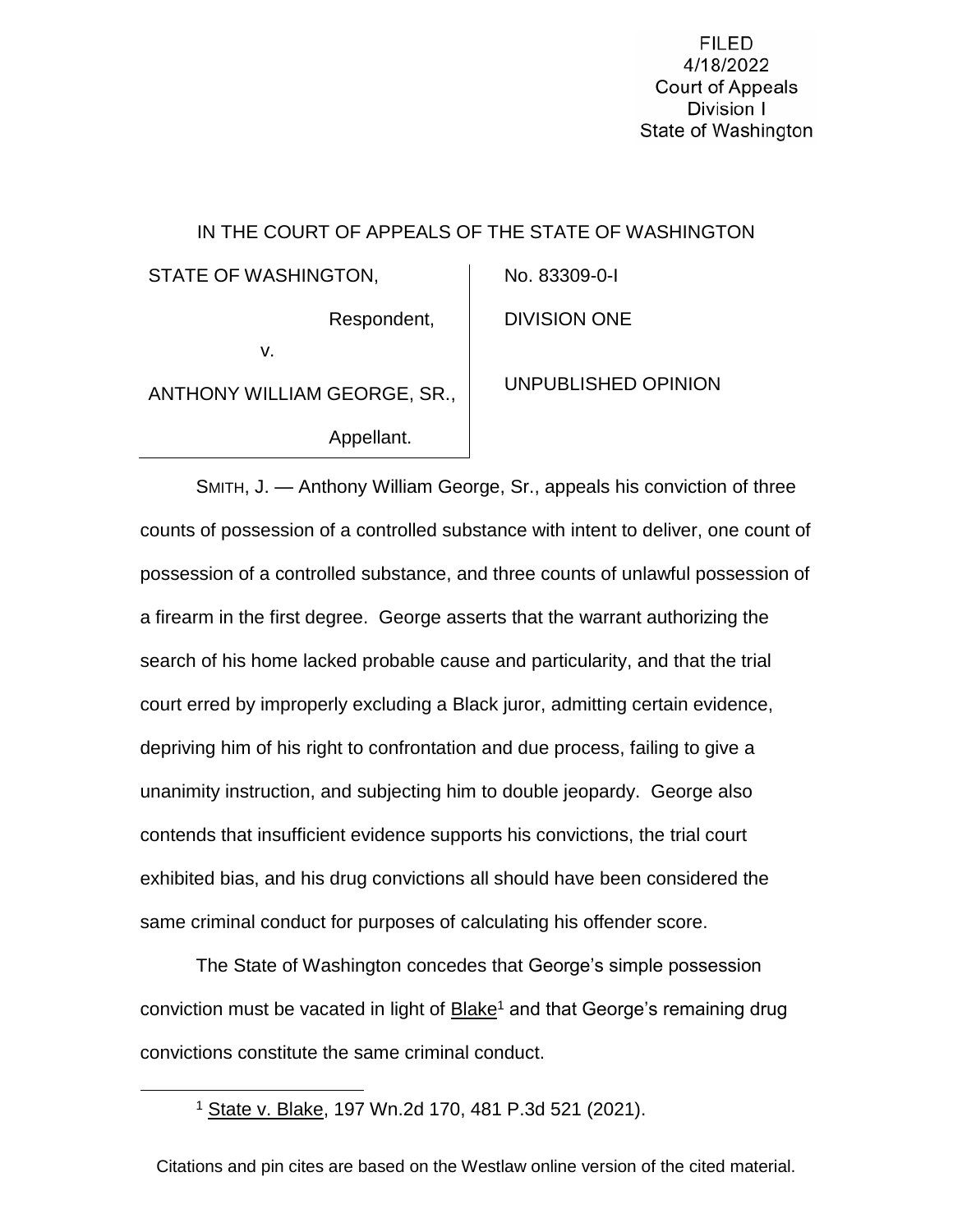$\overline{\phantom{a}}$ 

We affirm George's convictions with the exception of the simple possession charge, and remand to the trial court to vacate the simple possession conviction and resentence George based on a corrected offender score.

#### FACTS

In January of 2019, the Grays Harbor Drug Task Force (DTF) obtained a warrant to search George, his residence, or vehicles for, among other things, "controlled substances as found therein, together with the vessels in which they are contained." According to DTF Detective Richard Ramirez's affidavit for the search warrant, a confidential informant (CI) known as CI 18-21 reached out to DTF in 2018. CI 18-21 had information about illegal narcotic dealers and wanted to obtain leniency on pending charges. After DTF established that CI 18-21 had a working knowledge of the drug world, it contacted the Grays Harbor County Prosecutor's Office, which agreed to provide leniency if the CI assisted DTF.

Detective Ramirez attested that in December 2018, CI 18-21 contacted DTF asking if they knew George. DTF and Detective Ramirez knew George from two previous 2017 "controlled buys"<sup>2</sup> for oxycodone pills. CI 18-21 stated that they had been buying oxycodone pills from George, and that George was willing to sell cocaine if asked. In January 2019, CI 18-21 agreed to arrange and participate in a controlled buy for a specific amount of oxycodone at George's residence. Detective Ramirez discussed with CI 18-21 the details of

<sup>&</sup>lt;sup>2</sup> A controlled buy is when an informant, with the help and supervision of law enforcement, buys illegal contraband.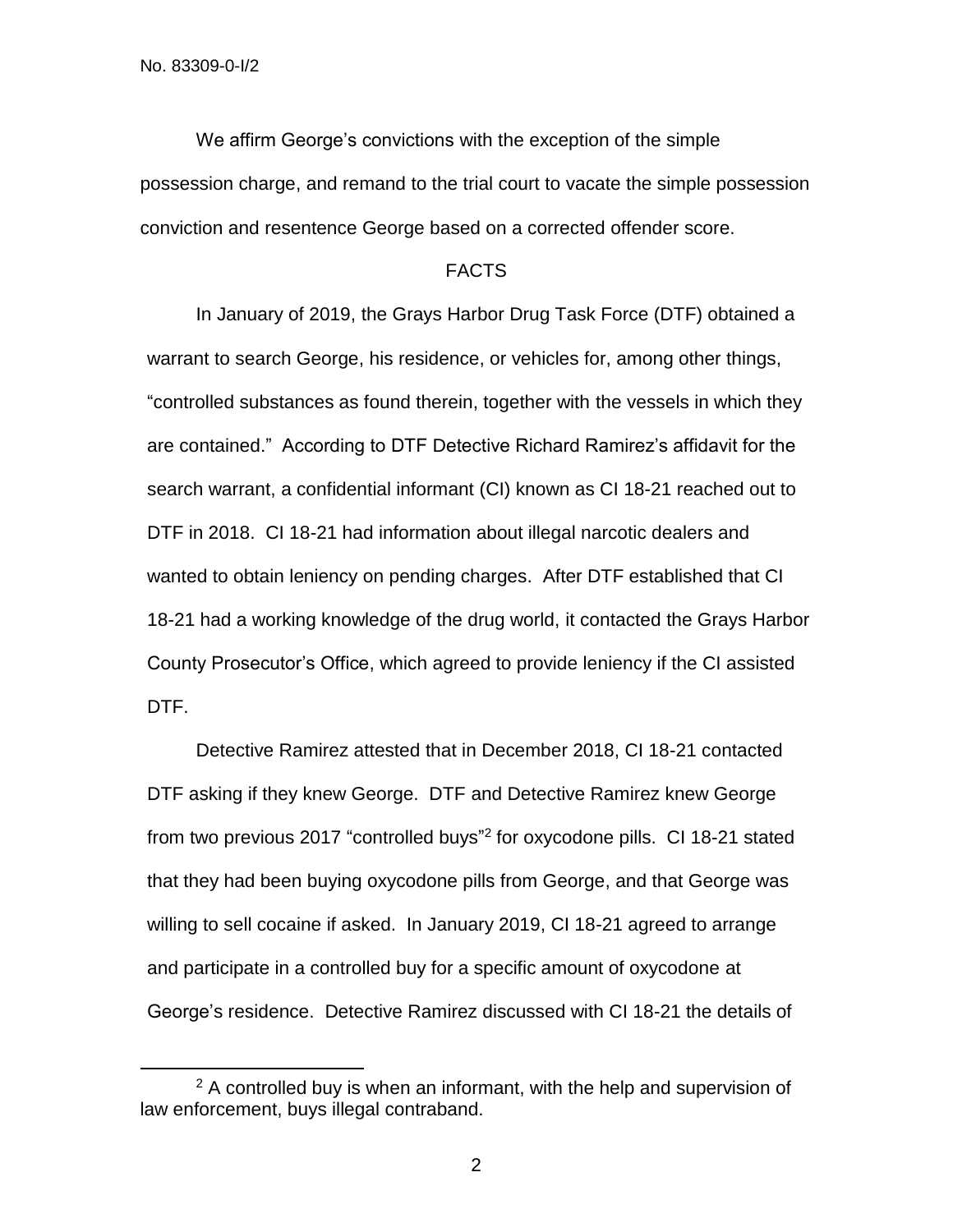the controlled buy. Detective Ramirez also told CI 18-21 the specific route to the buy location and back, that the CI was not to stop or deviate from the route, that the CI was not to contact anyone along the way, and that the CI would be under constant surveillance. After the briefing, Detective Ramirez searched CI 18-21 and found no money, drugs, weapons, or contraband. Detective Ramirez then provided CI 18-21 marked (pre-recorded serial number) money for the buy and instructed that the money was only for the purchase of the oxycodone pills.

DTF drove CI 18-21 to George's residence and established surveillance nearby. It observed CI 18-21 knock on the front door to George's residence. George spoke to the CI for a few minutes before walking back inside the residence. Through the window, DTF observed George grab something before walking back to the door and making a hand to hand transaction with the CI. The CI walked back to the vehicle and handed Detective Ramirez several light blue pills. DTF, Detective Ramirez, and CI 18-21 then drove to another predetermined location where DTF could inspect the pills further. From Detective Ramirez's experience and training, he recognized them as 30 milligram oxycodone pills.

Based on the 2019 and two 2017 controlled buys, DTF determined that there was probable cause to search George and his residence. DTF requested and obtained a search warrant claiming that George committed or reasonably appeared to be committing a violation of the Uniform Controlled Substance Act.<sup>3</sup>

 $\overline{\phantom{a}}$ 

<sup>3</sup> Ch. 69.50 RCW.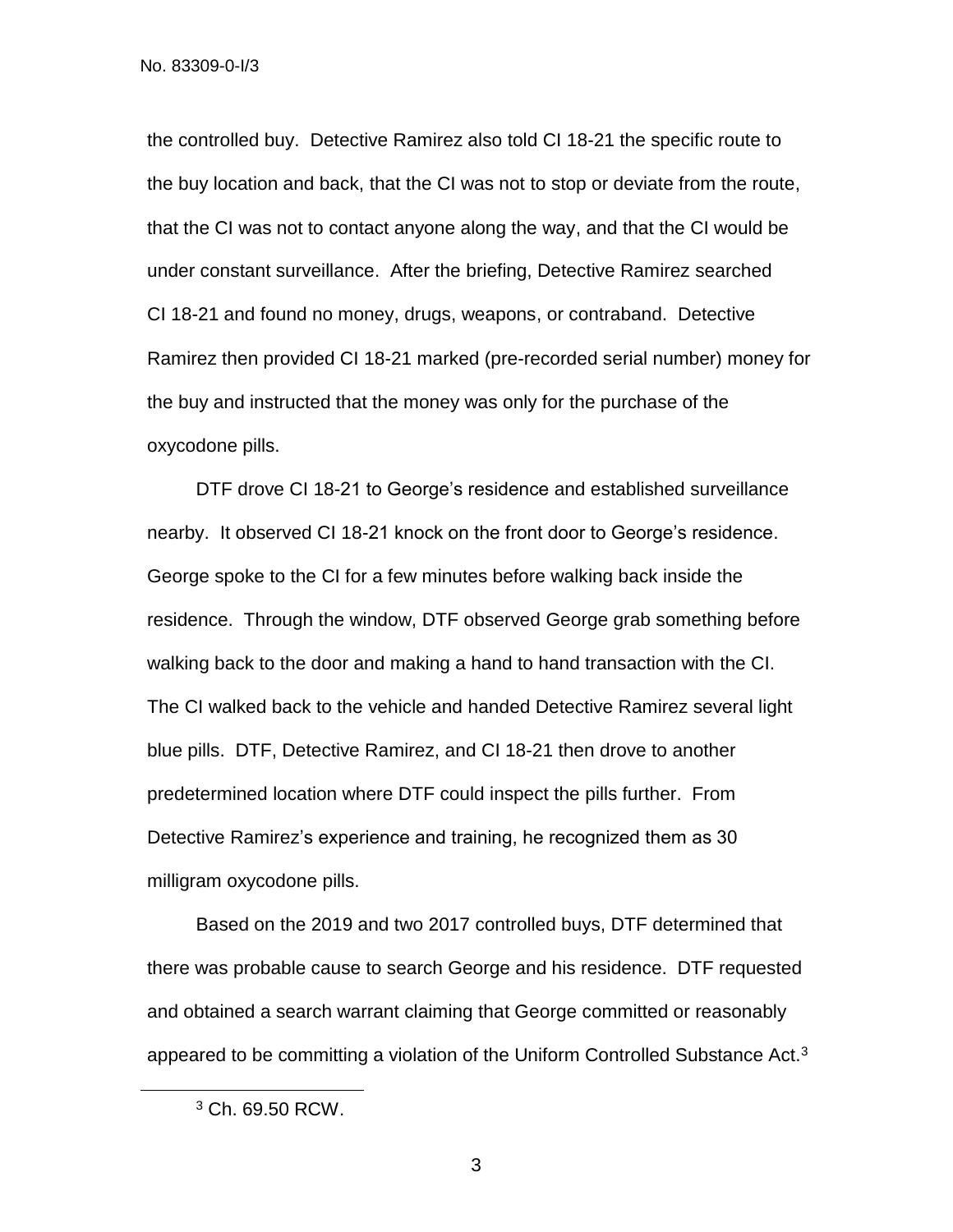$\overline{a}$ 

DTF contacted George at his residence, served the warrant, and took custody of George. After receiving his Miranda<sup>4</sup> rights, George indicated that there could be some cocaine in a vehicle and guns around the property.

When searching George's property, DTF located around 20 firearms in his residence, a vehicle, and a motorhome. This cache of firearms included a Harrington bolt action .22 caliber rifle with its firing mechanism "hanging out" found leaning against the wall in the living room near the primary bedroom. Additionally, the search of George's residence revealed black bags containing bundles of cash wrapped with rubber bands, sandwich bags, oxycodone, Gabapentin, Xanax,<sup>5</sup> different types of pills, pill bottles, digital scales with white residue, and cocaine. One black bag contained more than \$40,000 in a plastic bag bundled with a rubber band.

The State charged George with one count of possession of cocaine with intent to deliver within 1,000 feet of a school bus stop, one count of possession of oxycodone with intent to deliver within 1,000 feet of a school bus stop, and one count of possession of Gabapentin with intent to deliver, all including the enhancement that he was armed with a firearm. The State also charged George with one count of possession of Xanax and three counts of Unlawful Possession of a Firearm in the First Degree: one count each for a Ruger MK II .22 caliber pistol, a Mossberg Model 715T AR rifle, and the Harrington .22 rifle.

<sup>4</sup> Miranda v. Arizona, 384 U.S. 436, 86 S. Ct. 1602, 16 L. Ed. 2d 694 (1966).

<sup>5</sup> The prescription drug name is Alprazolam; Xanax is a common brand of the drug.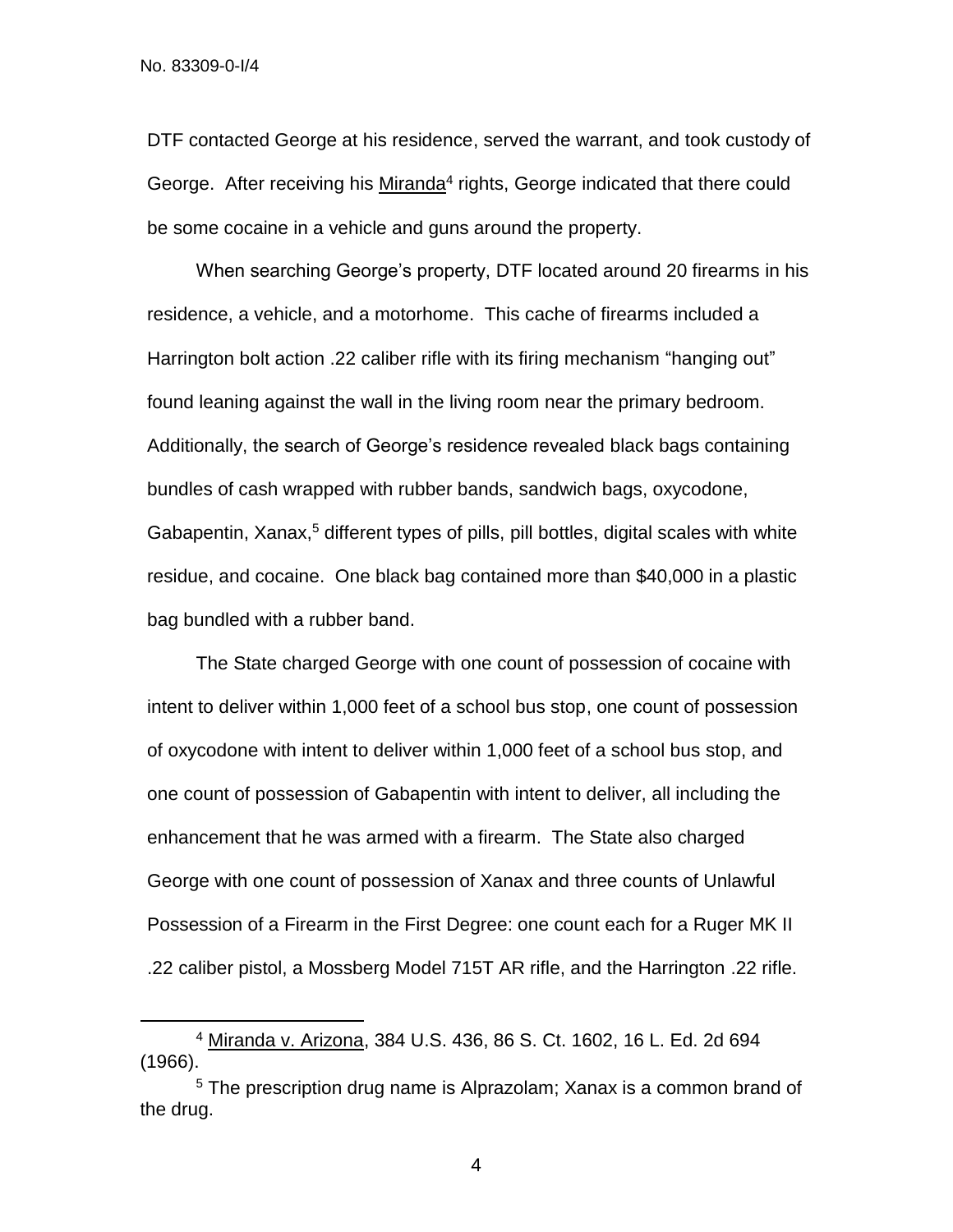The night before trial, George moved to suppress the evidence seized pursuant to the warrant, arguing that the warrant was overbroad and the information contained in the probable cause affidavit was unreliable. Additionally, George moved to exclude evidence of the 17 firearms that were seized but not used to enhance the charges, claiming that the firearms were more prejudicial than probative. The court denied both motions. After weighing the probative and prejudicial effect of admitting the firearms, the court concluded that the other 17 firearms could be introduced through testimony.

The jury found George guilty on all counts. After the verdict, a different attorney than the one who represented him at trial appeared and represented George during the sentencing hearing. The new attorney orally requested a continuance because defense counsel had a trial conflict. The court denied the request. The court then sentenced George to a standard range sentence of 240 months of confinement. George appeals.

#### ANALYSIS

George asserts that his convictions must be reversed on multiple grounds. He also raises a number of challenges to his sentence. As discussed below, we affirm George's convictions except for the simple possession charge, and remand for resentencing.

# Search Warrant

George claims the evidence seized under the warrant should have been suppressed because the warrant was neither supported by probable cause nor sufficiently particular. We disagree.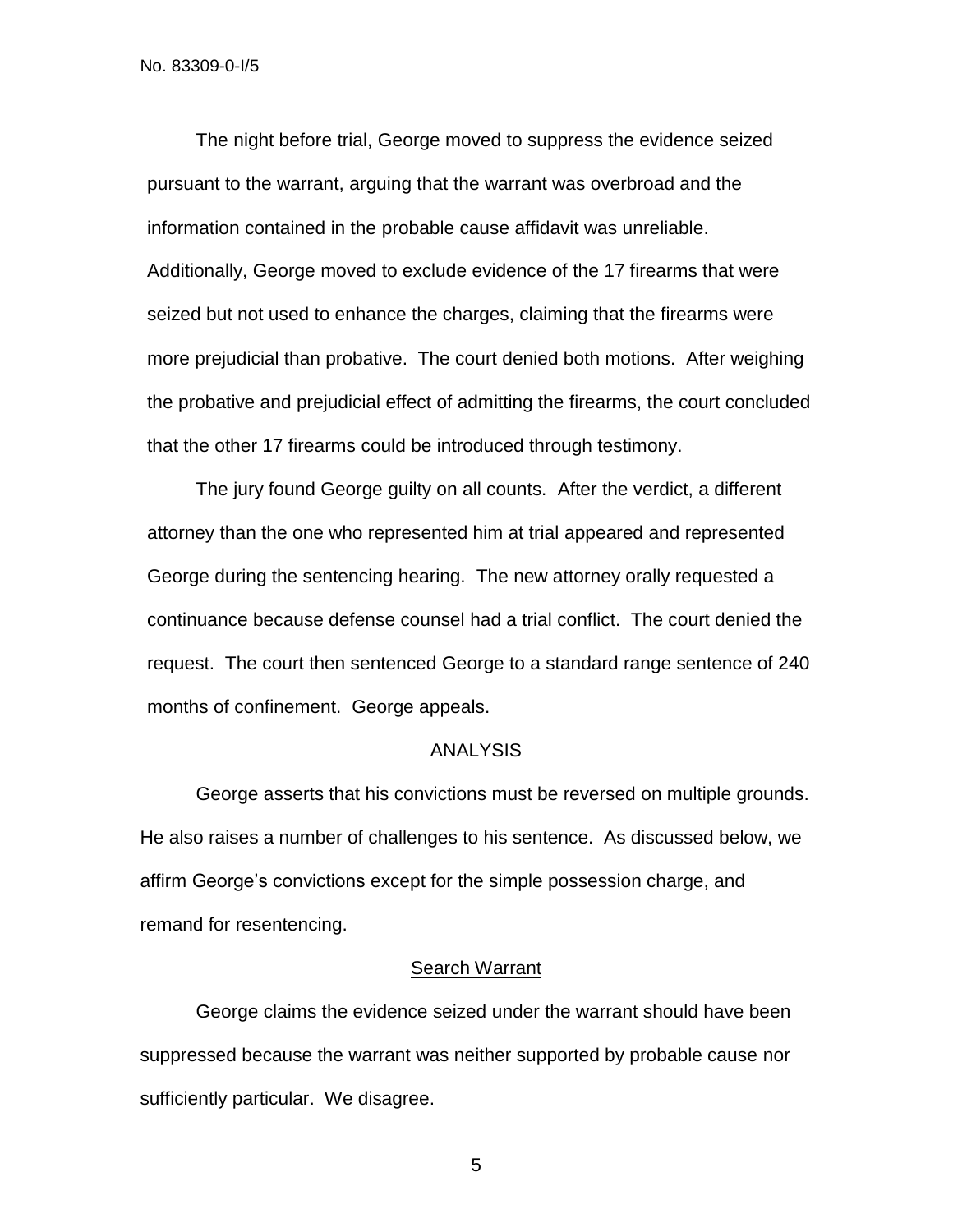#### 1) Probable Cause

The Fourth Amendment of the United States Constitution and article 1, section 7 of the Washington Constitution require a search warrant to be issued upon a determination of probable cause. State v. Jackson, 150 Wn.2d 251, 264, 76 P.3d 217 (2003). "Probable cause exists where the affidavit in support of the warrant sets forth facts and circumstances sufficient to establish a reasonable inference that the defendant is probably involved in criminal activity and that evidence of the crime may be found at a certain location." Jackson, 150 Wn.2d at 264. A magistrate exercises discretion in determining whether to issue a warrant. State v. Vickers, 148 Wn.2d 91, 108, 59 P.3d 58, (2002). We review this decision for abuse of discretion. Vickers, 148 Wn.2d at 108. We generally accord great deference to the magistrate and evaluate the supporting affidavit for a search warrant in a common sense manner. Id. "Doubts concerning the existence of probable cause are generally resolved in favor of issuing the search warrant." Id. at 108-09.

George asserts that the warrant was not supported by probable cause because the State's informant was unreliable and the controlled buys from 2017 were too stale to be considered in evaluating probable cause.

#### a) Reliability

A magistrate may issue a search warrant "based on information received from an informant if the application establishes probable cause to believe that the items sought will be found in the place to be searched." State v. Casto, 39 Wn. App. 229, 232, 692 P.2d 890 (1984). Probable cause based on statements from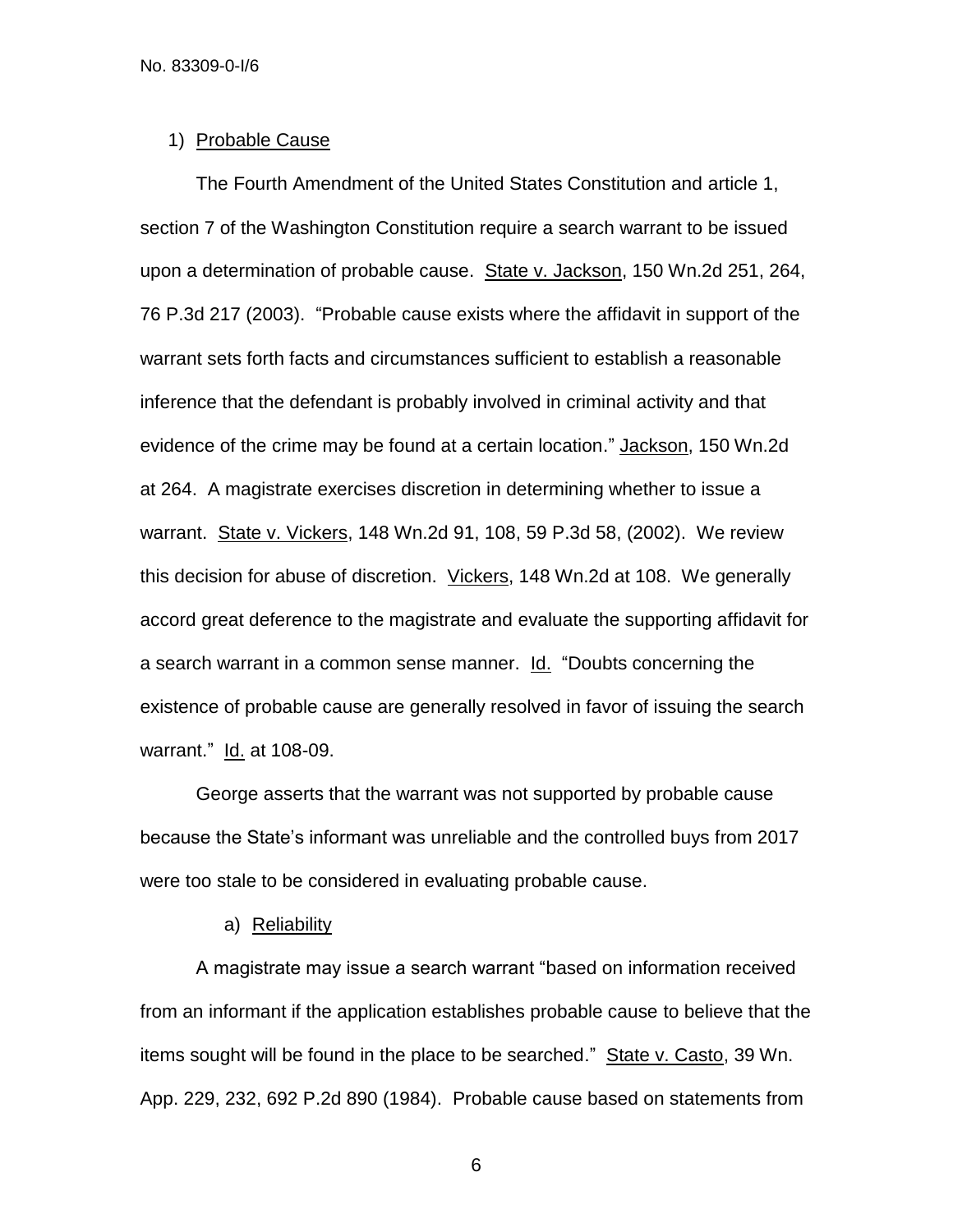an informant requires a showing that the informant is probably trustworthy and has personal knowledge of the facts. State v. Merkt, 124 Wn. App. 607, 613, 102 P.3d 828 (2004). Mere belief and conclusory statements in a police officer's affidavit in support of the search warrant application does not provide factual basis for a magistrate to make an independent judgment of the informant's reliability. State v. Steenerson, 38 Wn. App 722, 726, 688 P.2d 544 (1984).

Washington Courts apply the two pronged Aguilar/Spinelli<sup>6</sup> analysis to evaluate a Cl's reliability. Casto, 39 Wn. App. at 232; State v. Jackson, 102 Wn.2d 432, 435, 688 P.2d 136 (1984). "The first or 'basis of knowledge' prong requires that the informant have personal knowledge of the facts asserted to establish probable cause." Casto, 39 Wn. App. at 233. In the second or "veracity" prong, the magistrate judge must receive factual data from which to determine the informant's present reliability. Id.

A properly executed controlled buy is sufficient to satisfy both prongs.

Casto, 39 Wn. App. at 234.

 $\overline{\phantom{a}}$ 

In a "controlled buy," an informant claiming to know that drugs are for sale at a particular place is given marked money, searched for drugs, and observed while sent into the specified location. If the informant "goes in empty and comes out full,'' his assertion that drugs were available is proven, and his reliability confirmed.

Id. (quoting 1 Wayne R. LaFave, SEARCH AND SEIZURE § 3.3(b) at 512 (1978)).

Here, George asserts that the court erred by admitting evidence from

CI 18-21 because procedural irregularities deprived the court of the facts needed

 $6$  Spinelli v. United States, 393 U.S. 410, 89 S. Ct. 584, 21 L. Ed. 2d 637, (1969); Aguilar v. Texas, 378 U.S. 108, 84 S. Ct. 1509, 12 L. Ed. 2d 723 (1964).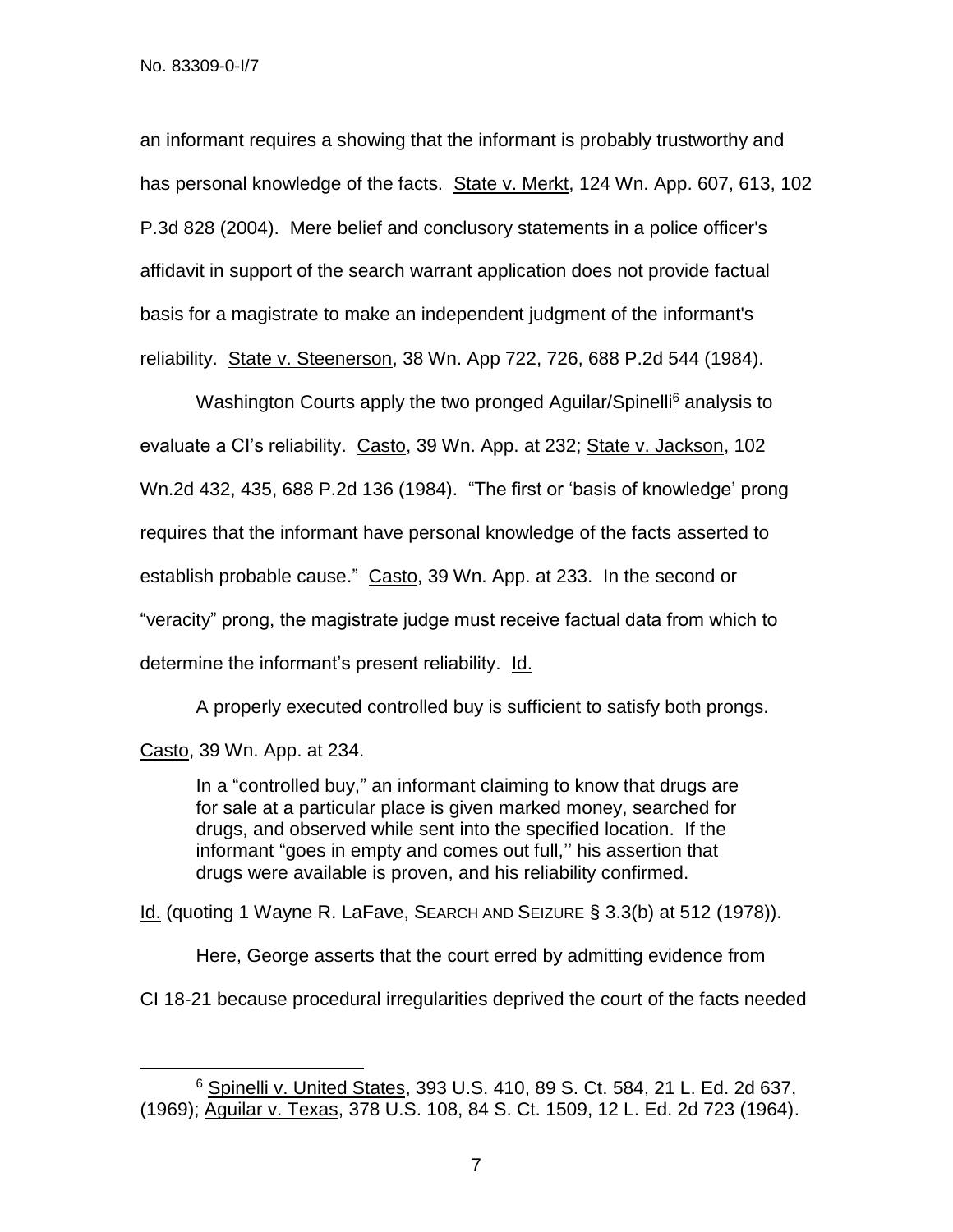to assess the probability of pills being introduced by the informant. However, the circumstances of CI 18-21's controlled buy were sufficient to establish the informant's reliability. CI 18-21 received marked money at a set location. Detective Ramirez searched CI 18-21 for drugs before departing for George's residence. DTF observed CI 18-21 while on route and at George's residence. Once CI 18-21 purchased pills with the marked money and DTF determined that the pills were oxycodone, CI 18-21's reliability was established.

George disagrees and claims that the court disregarded the probability of fraud by the CI during the controlled buy. Specifically, George claims that boilerplate language in the affidavit for search warrant stated that DTF "searched the CI and/or his/her vehicle (*if applicable*) and found no money, drugs, weapons or contraband," (emphasis added) and did not document the actual search. However, the State explained that the "if applicable" language was a textual prompt for detectives and is meant to be vague to protect the CI whose method of arrival could reveal or narrow down the identity to any subsequent reader.

Also, enough evidence exists to support the CI's reliability on other grounds. CI 18-21 established credibility with DTF by demonstrating a working knowledge of illicit drugs and people involved in selling drugs. This included knowledge of various types of drugs, how the drugs are commonly packaged for street level sale, and street prices for different drugs. CI 18-21 also identified the names, addresses, contact information, and drug pricing for several suspected dealers previously confirmed to DTF through investigations and reliable informants. With this demonstrably reliable knowledge, the trial court did not err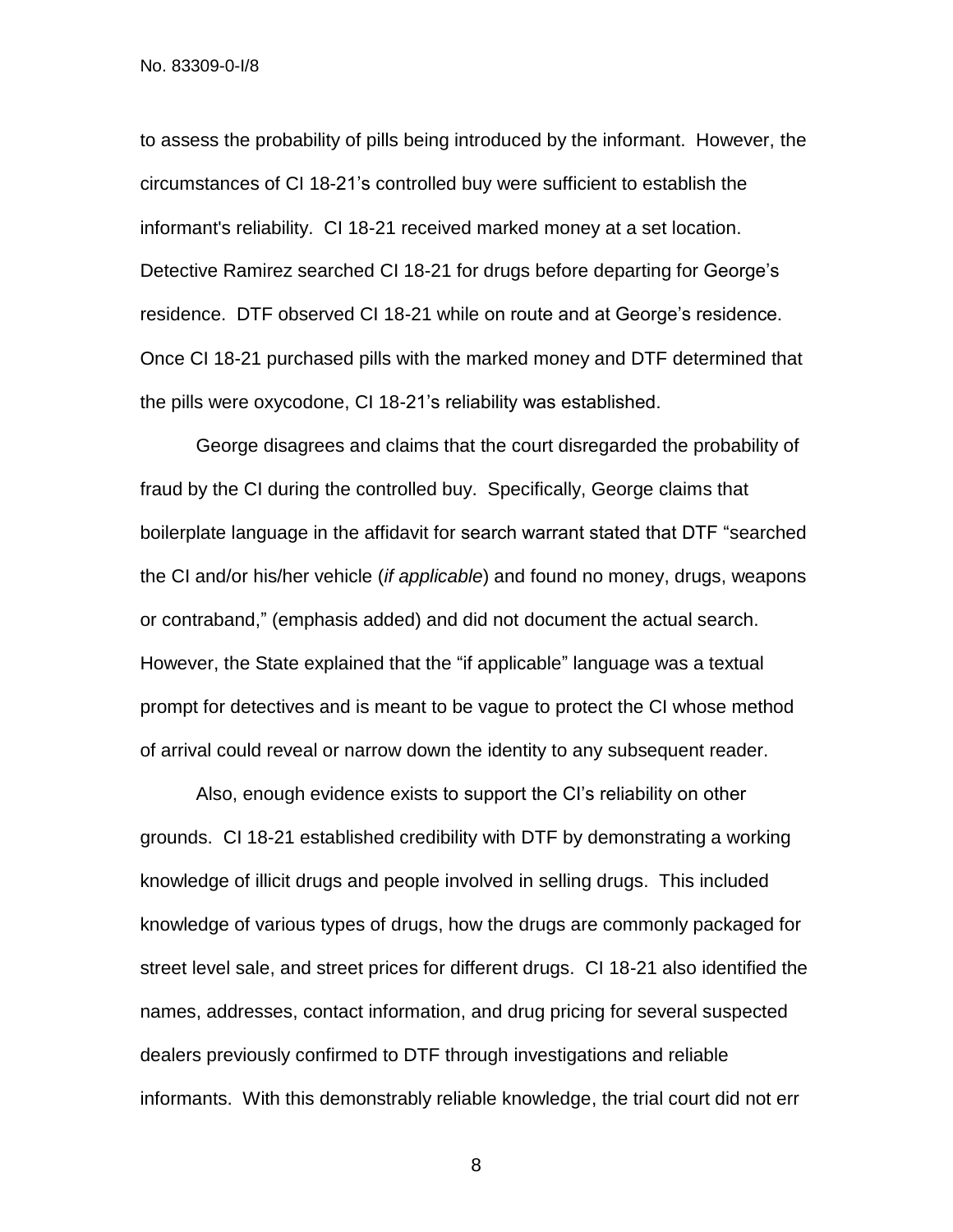in concluding that both of the Aguilar/Spinelli prongs were satisfied and the warrant was supported by probable cause.

#### b) Staleness of the Information

Because time passes between observations of criminal activity and the presentation of the affidavit to the magistrate, "[t]he magistrate must decide whether the passage of time is so prolonged that it is no longer probable that a search will reveal criminal activity or evidence, i.e., that the information is stale." State v. Lyons, 174 Wn.2d 354, 360–61, 275 P.3d 314 (2012). The magistrate determines staleness based on the circumstances of each case. Lyons, 174 Wn.2d at 361. "Among the factors for assessing staleness are the time between the known criminal activity and the nature and scope of the suspected activity." Id.

George contends that the two 2017 controlled buys were too stale to support a search warrant. But the warrant affidavit also included the 2019 controlled buy, which occurred just days earlier. Additionally, according to Detective Ramirez's affidavit, CI 18-21 stated that they had been buying oxycodone from George "for some time now." The magistrate's probable cause determination was sufficiently supported by the very recent controlled buy and the CI's report of ongoing purchases from George.

## 2) Particularity of the Warrant

George next challenges the warrant on the basis that it was overbroad. The warrant permitted seizure of "controlled substances." George says that the warrant lacked particularity because it did not specify oxycodone. We disagree.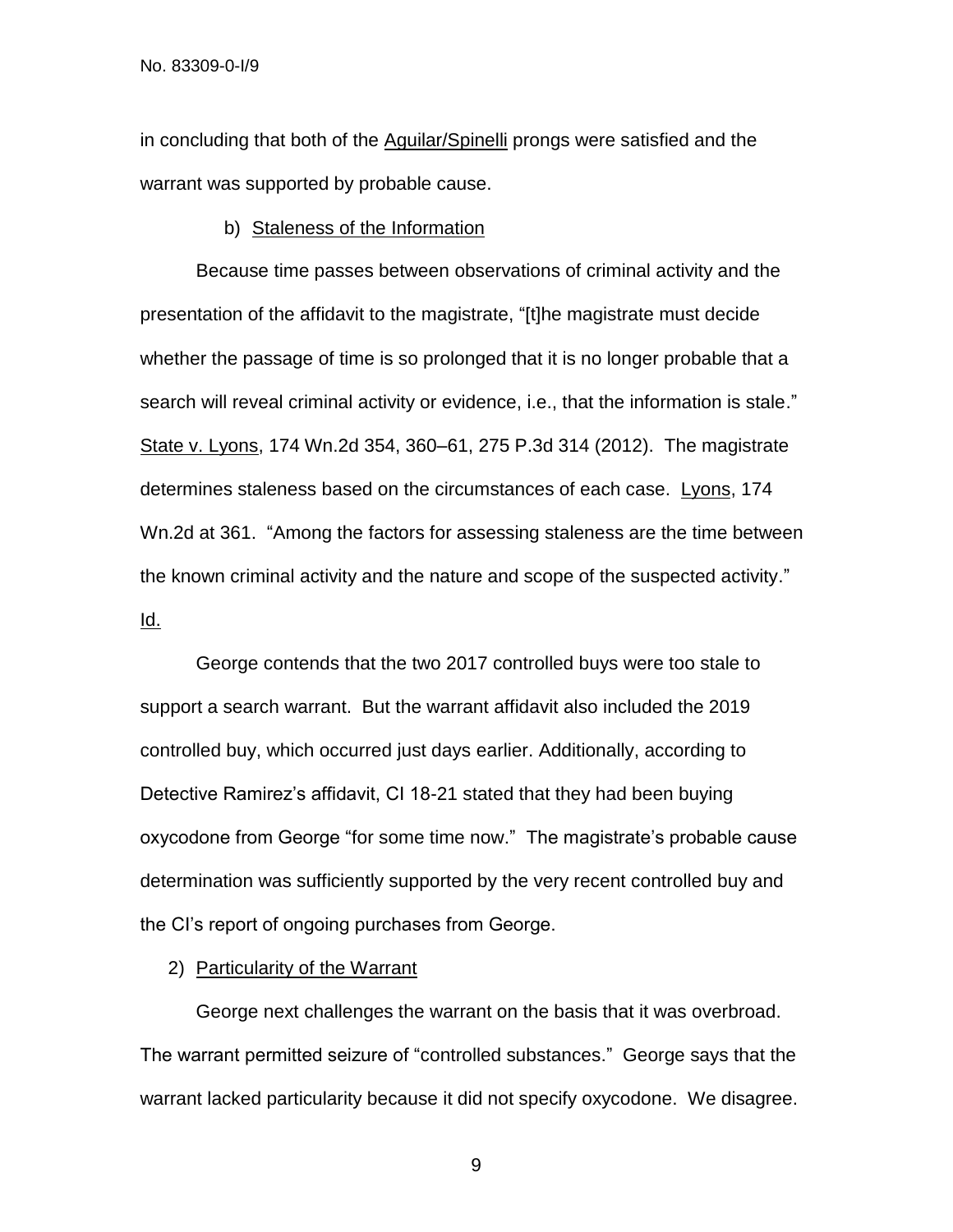Under the Fourth Amendment to the United States Constitution, a search warrant must describe with particularity the place to be searched and the person or things to be seized. State v. Perrone, 119 Wn.2d 538, 546, 834 P.2d 611 (1992). Particularity in a search warrant prevents "general searches, . . . seizure of objects on the mistaken assumption that they fall within the issuing magistrate's authorization, and . . . the issuance of warrants on loose, vague, or doubtful bases of fact." Perrone, 119 Wn.2d at 545. " '[T]he warrant must enable the searcher to reasonably ascertain and identify the things which are authorized to be seized.' " Id. at 546 (quoting United States v. Cook, 657 F.2d 730, 733 (5th Cir. 1981)). The requirements of particularity are met if the substance to be seized is described with " 'reasonable particularity.' " Perrone, 119 Wn.2d at 546 (quoting United States v. Krasaway, 881 F.2d 550, 553 (8th Cir. 1989). Courts are to evaluate search warrants in a common sense, practical manner, instead of in a hyper technical manner. Perrone, 119 Wn.2d at 549. We review de novo whether a search warrant contains a sufficiently particular description. Id. at 538; State v. Garcia, 140 Wn. App 609, 622, 166 P.3d 848 (2007).

The degree of particularity required depends on the nature of the materials sought and the circumstances of the case. Perrone, 119 Wn.2d at 547. Generic classifications do not necessarily result in an impermissibly overbroad warrant. State v. Stenson, 132 Wn.2d 668, 692, 940 P.2d 1239 (1997). Additionally, "[a] lesser degree of precision may satisfy the particularity requirement when a warrant authorizes the search for contraband or inherently illicit property." State v. Chambers, 88 Wn. App. 640, 644, 945 P.2d 1172 (1997). A general warrant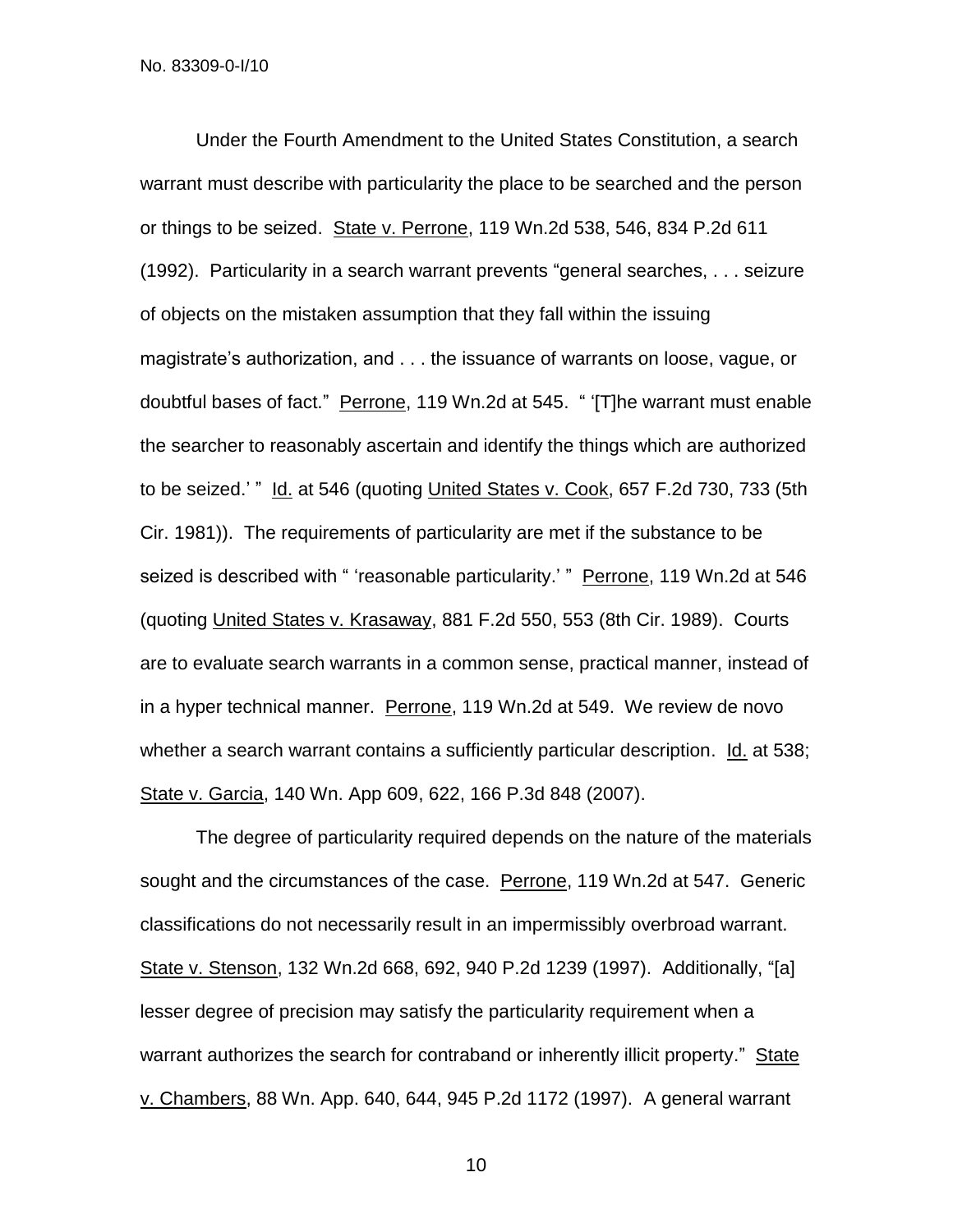$\overline{a}$ 

that uses the phrase "controlled substance" instead of specifically describing the contraband satisfies the constitutional particularity requirement. Chambers, 88 Wn. App. at 647-48; RCW 69.50.509. The fact the warrant could have been more precise in terms of identifying a specific controlled substance as the focus of the search does not affect its validity, since reasonable particularity is all that is required. State v. Christiansen, 40 Wn. App. 249, 254, 698 P.2d 1059, 1062 (1985).

Finally, lawful materials can be relevant to a crime. State v. Martinez, 2 Wn. App. 2d 55, 67, 408 P.3d 721 (2018). A warrant that authorizes seizure of lawful materials is not automatically overbroad. Id.

George had a prescription and could lawfully possess oxycodone. He asserts that the warrant for the search of his home lacked particularity because it failed to describe oxycodone as the controlled substance to be seized.<sup>7</sup> Under the Uniform Controlled Substances Act, oxycodone is a schedule II controlled substance.<sup>8</sup> A general warrant that uses the phrase "controlled substance" instead of specifically describing oxycodone satisfies the constitutional particularity requirement. Chambers, 88 Wn. App. at 647-48. The fact that the

<sup>&</sup>lt;sup>7</sup> George supports this assertion by citing to State v. Besola, 184 Wn.2d 605, 610-13, 359 P.3d 799 (2015), where our court concluded that the search warrant containing broad descriptions of child pornography to be seized was found to be overbroad because it allowed officers to seize lawfully possessed materials. However, this case is distinguishable in that the materials sought in Besola were protected by the First Amendment, which require a heightened degree of particularity unlike controlled substances. See Perrone, 119 Wn.2d at 547.

<sup>&</sup>lt;sup>8</sup> A schedule II controlled substance may be lawfully possessed only with a prescription. RCW 69.50.206.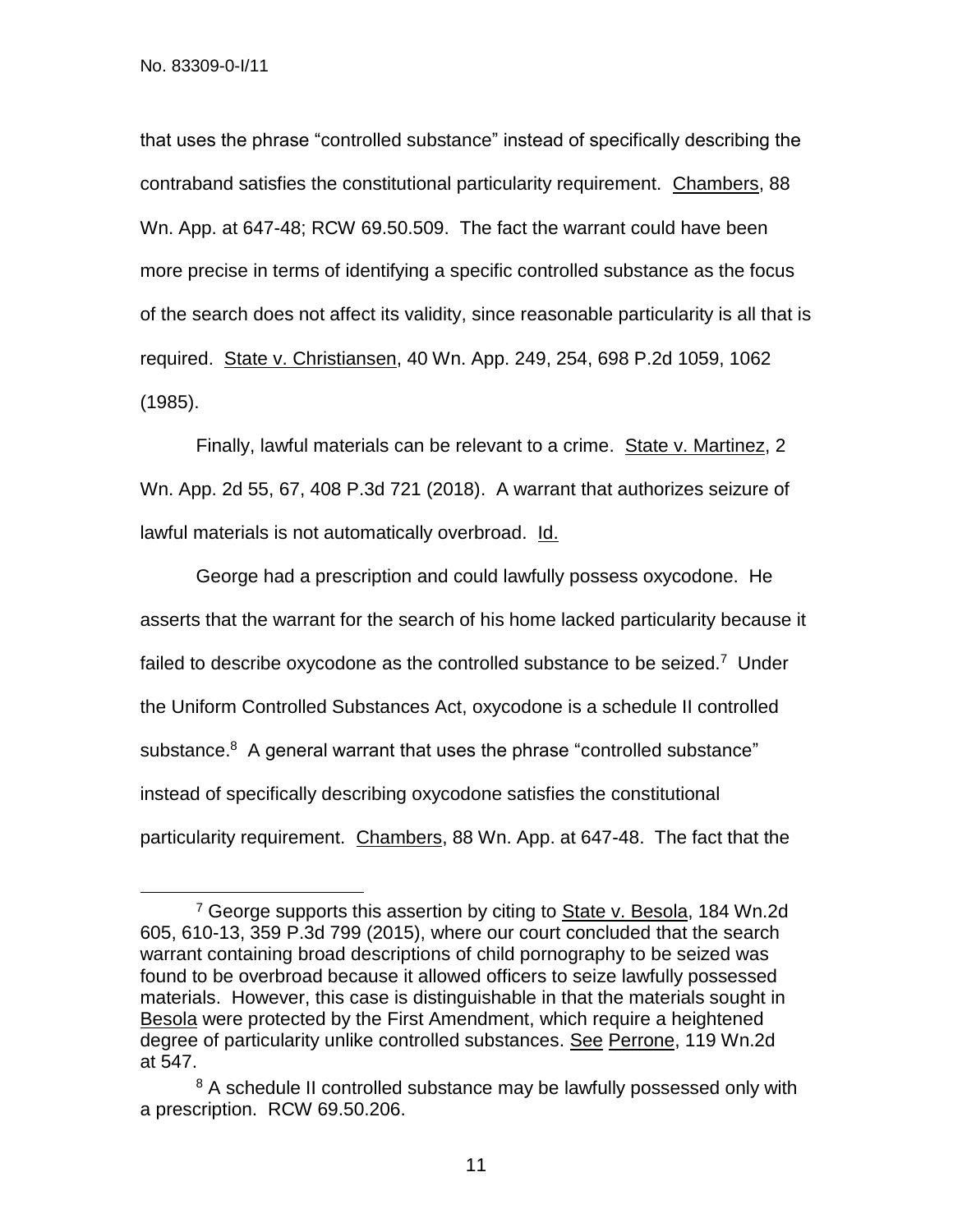warrant authorizes the seizure of a legal substance "does not automatically make the warrant overbroad." Martinez, 2 Wn. App. 2d at 67. Furthermore, George was unlawfully selling oxycodone thus making his prescribed oxycodone relevant to a crime. Id. Because George was selling controlled substances, a lesser degree of precision satisfies the particularity requirement.

George asserts that confining prescription drug warrants to the specific drug at issue protects sensitive healthcare information. Specifically, George claims that police rummaging through lawful prescription drugs could lead them to discovery of controversial therapies for psychiatric issues, sexually transmitted infections, chemical abortions, and gender reassignments, which would be an invasion of privacy. George cites to State v. Muhammad, 194 Wn.2d 577, 451 P.3d 1060 (2019), where cell site location information (CSLI) used to find the location of a cellular phone was held to constitute private information for the purposes of the Fourth Amendment and article I, section 7 of the Washington State Constitution. Muhammad requires a warrant based on probable cause to acquire a person's CSLI. 194 Wn.2d at 595-96.

Cell phone location data and prescription drugs may share a similar privacy concern as they can both provide intimate details about a person. But Muhammad significantly relied on Carpenter v. United States, 138 S. Ct. 2206, 2220, 201 L. Ed. 2d 507, 86 U.S.L.W. 4491 (2018), which cautioned that its decision about cell phone location data was narrow and did not express a view on other matters. 194 Wn.2d at 590-93. In light of limited reach of Carpenter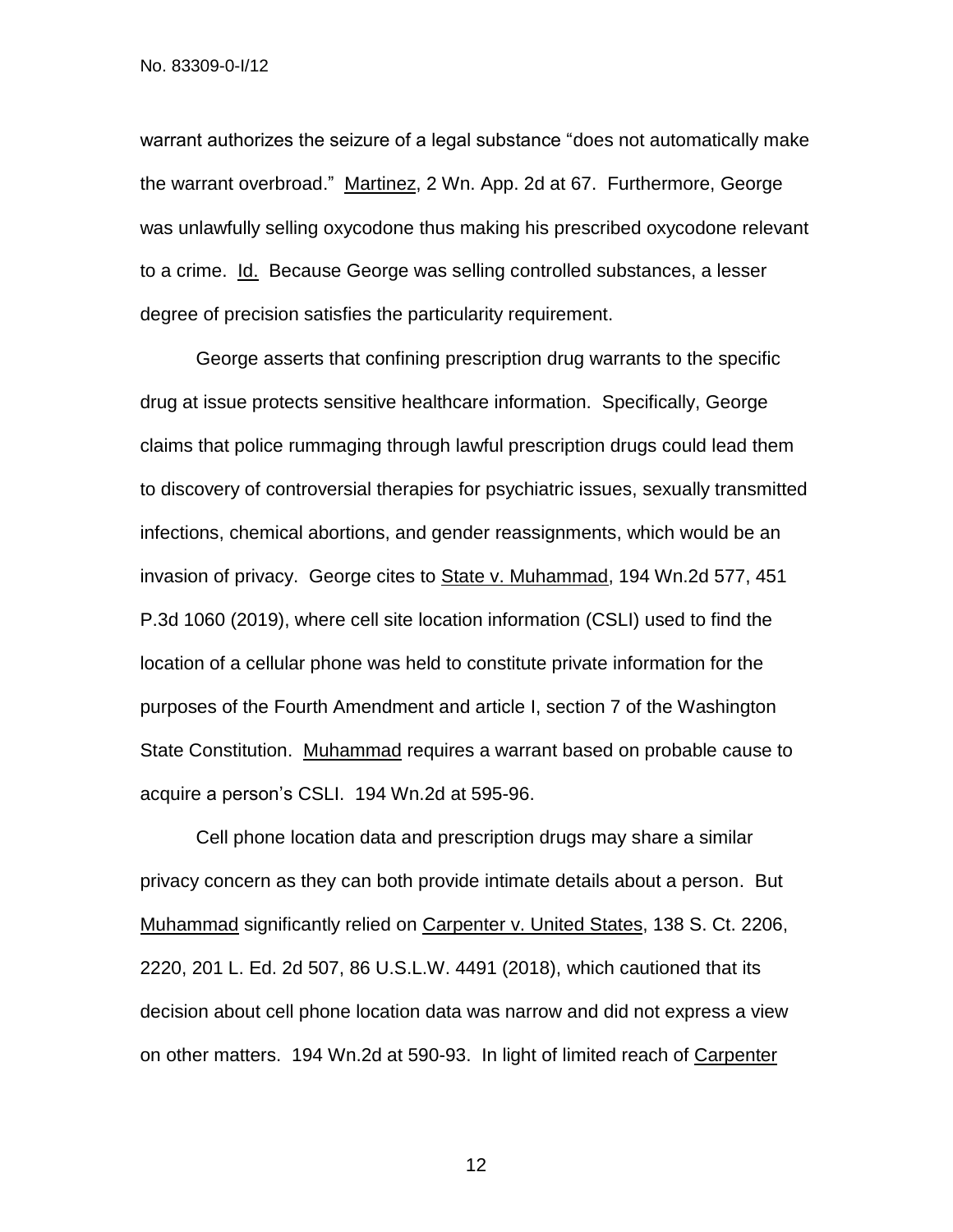$\overline{\phantom{a}}$ 

and, therefore, Muhammad, we decline to extend the privacy protections beyond the CSLI context.

The search warrant was neither overbroad nor lacking in probable cause. Issuance of the warrant was not and abuse of discretion and the search and resulting seizure did not violate George's constitutional rights.

# Juror Exclusion

During jury selection, the State questioned the venire as follows: "Is there anybody who as a potential juror, is actually going to have a problem with the idea that certain evidence is not admissible, and you won't get to hear it." Juror 53, a Black<sup>9</sup> member of the venire, responded that it was "always going to be a problem." Later, the State exercised a peremptory challenge to strike Juror 53. George objected under General Rule (GR) 37and the trial court overruled the objection.

George asserts the trial court violated GR 37 by overruling George's objection to the State's use of a peremptory challenge to strike prospective Juror 53. We disagree.

The purpose of GR 37 is to eliminate the unfair exclusion of potential jurors based on race or ethnicity. GR 37(a). It provides that either a party or the court "may object to the use of a peremptory challenge to raise the issue of improper bias." GR 37(c). "After an objection has been raised, the party

<sup>&</sup>lt;sup>9</sup> The record contains no indication that the juror self-identified as Black, but the attorneys and the court all agree that the juror was Black. We accept this assertion for the purposes of the appeal.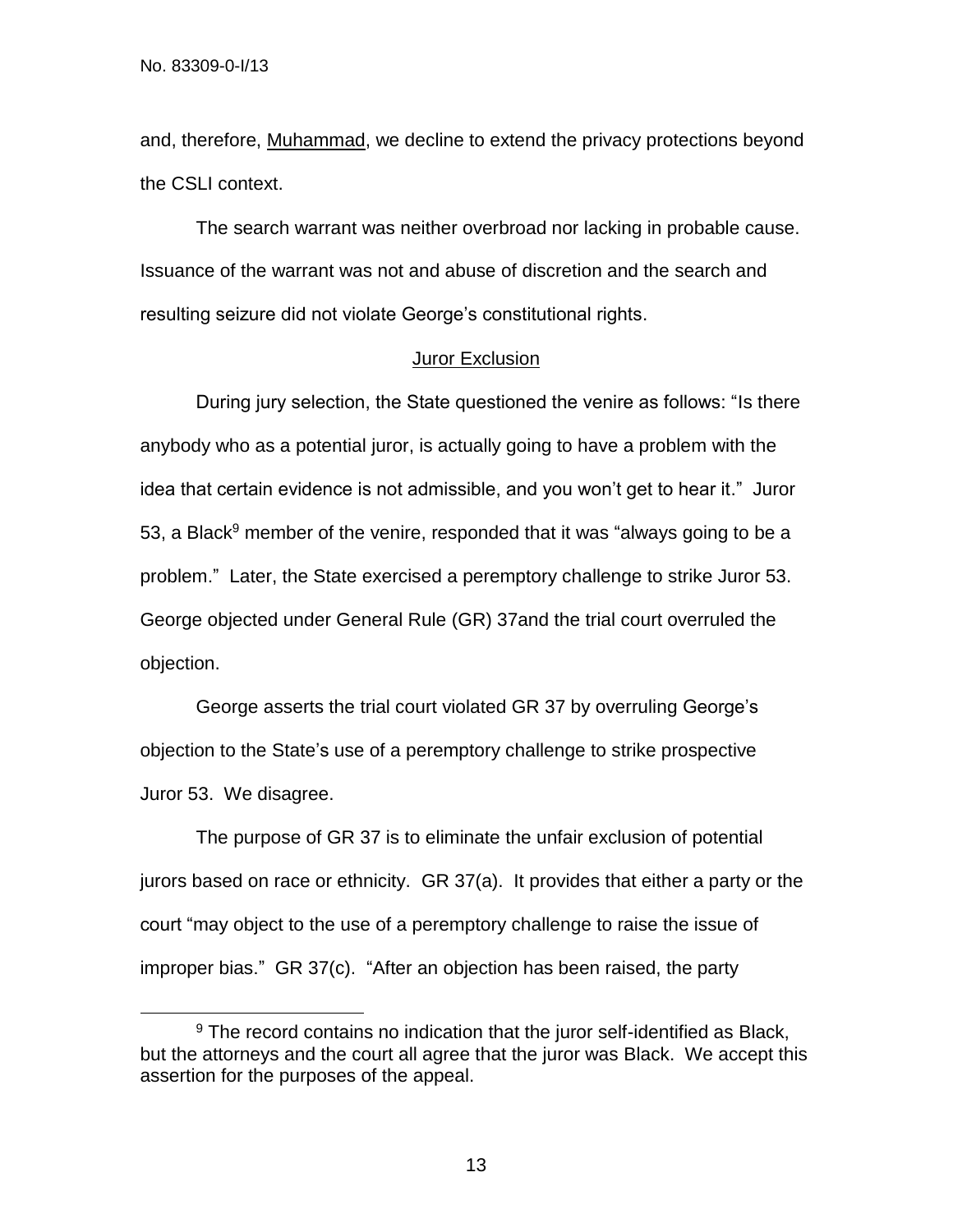exercising a peremptory challenge is required to articulate its reasons for doing so." State v. Listoe, 15 Wn. App. 2d 308, 319, 475 P.3d 534 (2020); GR 37(d). "The trial court then evaluates the reasons for exercising the challenge under the totality of the circumstances." Listoe, 15 Wn. App. 2d at 319; GR 37(e). If "an objective observer could view race or ethnicity as a factor in the use of the peremptory challenge, then the peremptory challenge shall be denied." GR 37(e) An "objective observer is aware that implicit, institutional, and unconscious biases, in addition to purposeful discrimination, have resulted in the unfair exclusion of potential jurors in Washington." GR 37(f). The circumstances that the court should consider include,

(i) the number and types of questions posed to the prospective juror, which may include consideration of whether the party exercising the peremptory challenge failed to question the prospective juror about the alleged concern or the types of questions asked about it;

(ii) whether the party exercising the peremptory challenge asked significantly more questions or different questions of the potential juror against whom the peremptory challenge was used in contrast to other jurors;

(iii) whether other prospective jurors provided similar answers but were not the subject of a peremptory challenge by that party;

(iv)whether a reason might be disproportionately associated with a race or ethnicity; and

(v) whether the party has used peremptory challenges disproportionately against a given race or ethnicity, in the present case or in past cases.

GR 37(g). Additionally, there are presumptively invalid reasons for a peremptory

challenge, which include,

(i) having prior contact with law enforcement officers;

(ii) expressing a distrust of law enforcement or a belief that law enforcement officers engage in racial profiling;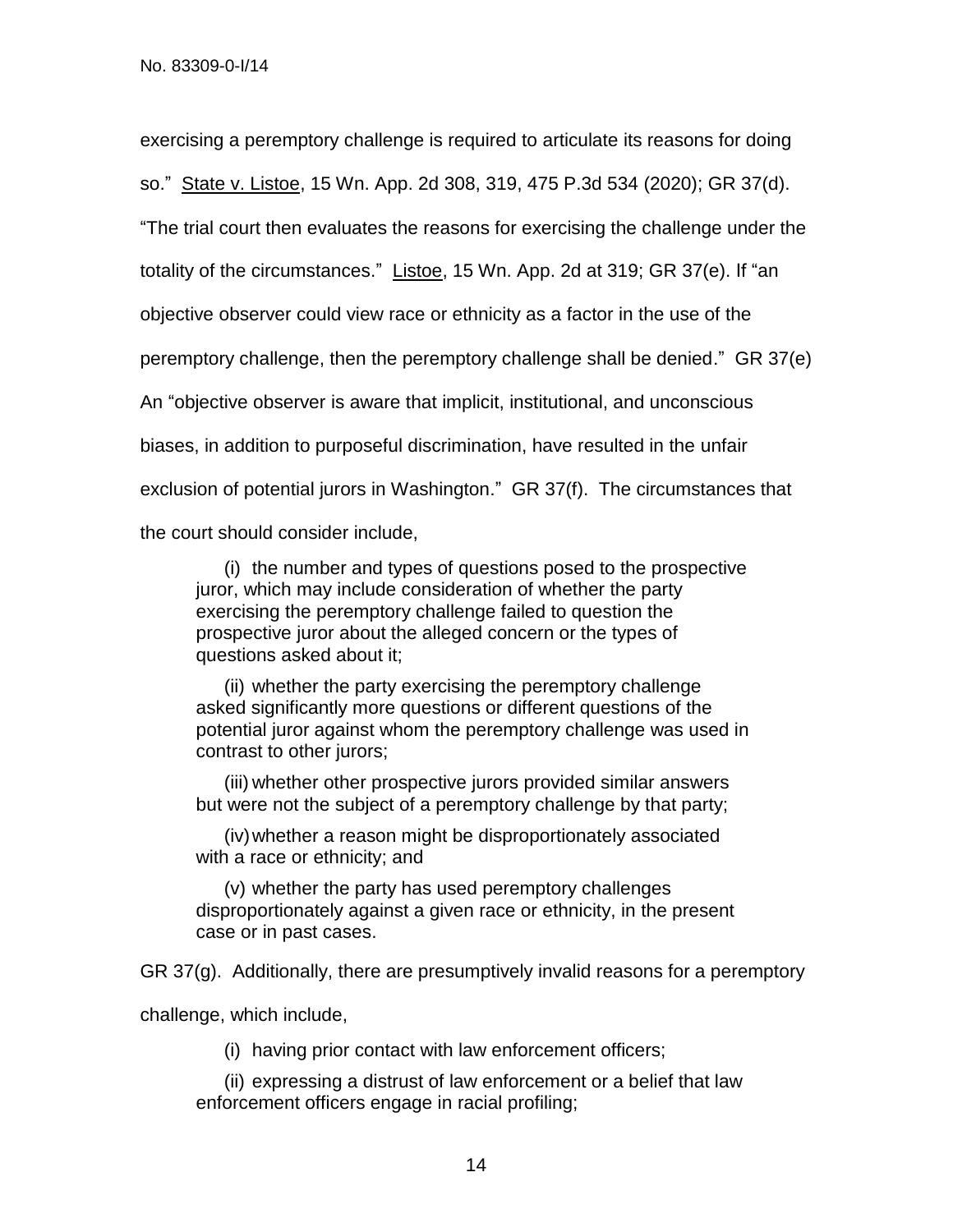(iii) having a close relationship with people who have been stopped, arrested, or convicted of a crime;

(iv)living in a high-crime neighborhood;

(v) having a child outside of marriage;

(vi) receiving state benefits; and

(vii) not being a native English speaker.

GR 37(h)(i)-(vii). These reasons have been historically associated with improper

discrimination in jury selection in Washington State. GR 37(h). "Similarly, certain

types of conduct have also been associated with historically discriminatory

peremptory challenges and cannot be relied on as a justification absent proper

notice and corroboration from the judge or opposing counsel." Listoe, 15 Wn.

App. 2d at 322. Denial of a challenge under GR 37 is reviewed de novo. State

v. Jefferson, 192 Wn.2d 225, 250, 429 P.3d 467 (2018).

The State used a peremptory challenge to strike prospective Juror 53

based on responses to questions asked during voir dire:

[State]: Is there anybody who, as a potential juror, is actually going to have a problem with the idea that certain evidence is not admissible, and you won't get to hear it. You will go back to deliberate, and say, I feel like someone is hiding the ball, the State, the judge, defense, somebody is hiding the ball, and that's going to affect your deliberations so you are not fair and impartial to the defendant. Anybody have an issue with that? You might, number 53?

[Juror 53]: Yes.

[State]: Okay.

[Juror 53]: There are lot[] of people locked up right now because everything wasn't presented.

[State]: Okay. And does—let me ask you the question. Do you think that our criminal justice system works, broadly speaking?

[Juror 53]: Yes and no.

[State]: Okay. There is always room for improvement?

[Juror 53]: Right.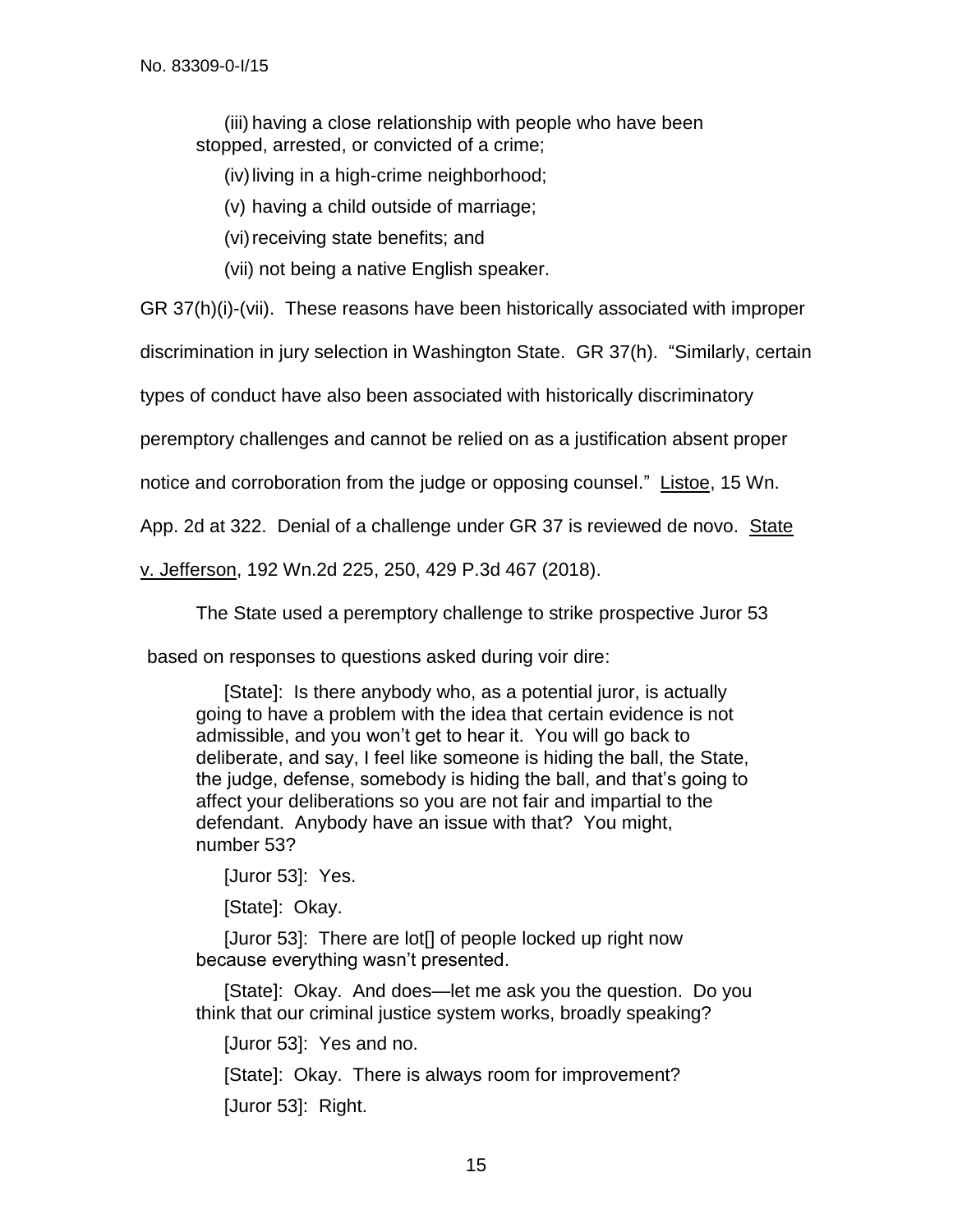. . .

[State]: Okay. 53, if you are on this jury and that situation does come up and you feel like something wasn't brought out, or—

[Juror 53]: I would like to know why.

[State]: Sure. Let's say you don't get to find out why. Is that something that through deliberations you might be able to talk to your fellow jurors and come to—or is that always going to be a problem?"

[Juror 53]: Always going to be a problem.

George challenged the use of this peremptory under GR 37.

The State explained that it exercised its peremptory because Juror 53 expressed that "he felt there would be a lot of unease, that he felt that there would be some hiding of the ball, and he specifically said that that would affect his ability to deliberate, that it would affect his ability to consider the evidence." The State noted that those issues might not necessarily interfere with Juror 53's ability to be fair and impartial but the "responses were unique." According to the State, the fact that Juror 53 was black "had nothing to do with where the answers came from."

George claims that Juror 53's statements that "there are a lot[] of people locked up right now because everything wasn't presented" and answer to whether the criminal justice system worked demonstrated distrust in the court, one of the presumptively invalid reasons for a peremptory challenge. GR 37(h)(ii). However, the State did not cite distrust of law enforcement as the grounds for its challenge. The State's stated reason was the concern that Juror 53 would be unable to properly consider the evidence presented given concerns about excluded evidence.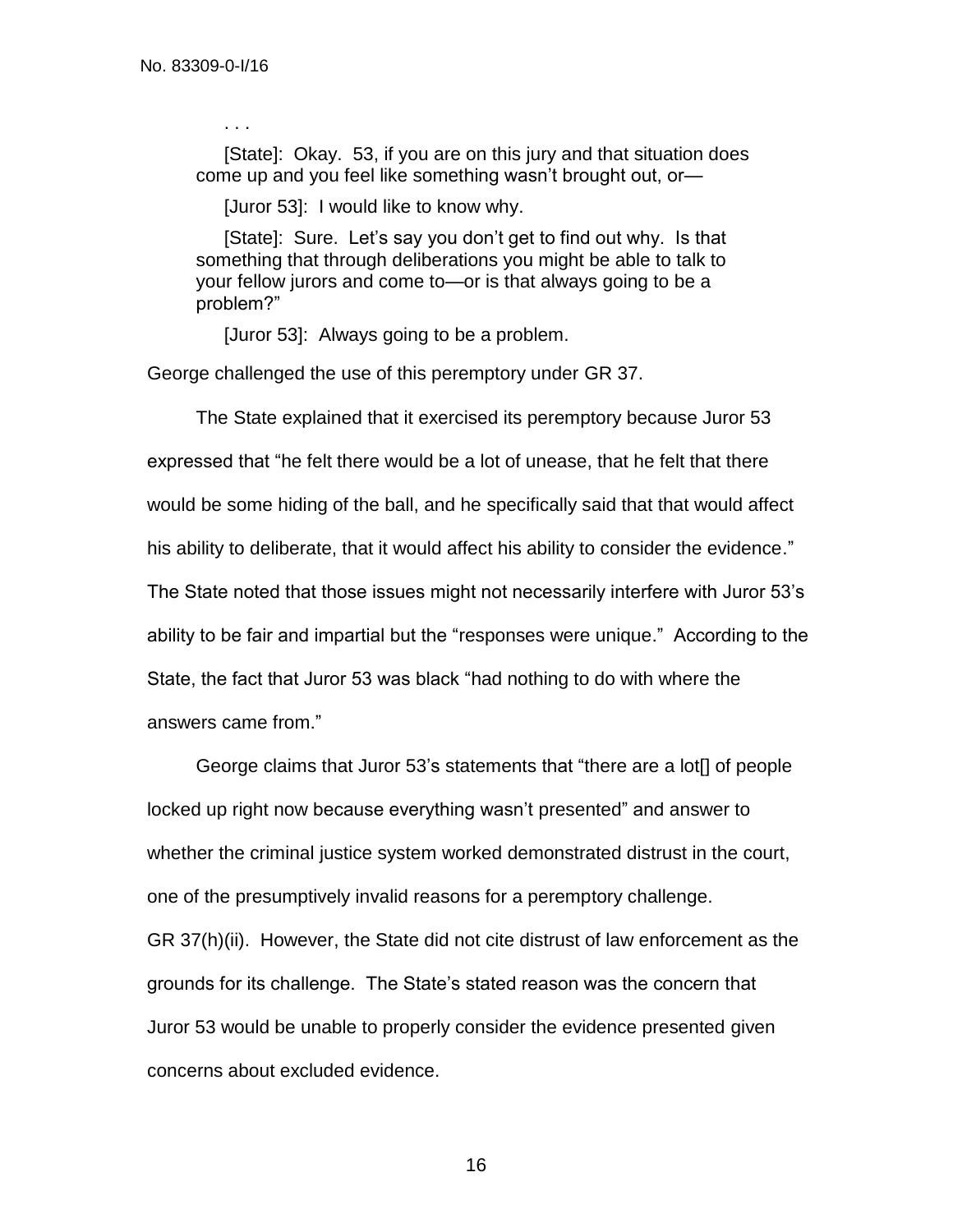The State did not assert any of the presumptively invalid reasons for striking Juror 53. The State also did not ask more questions of Juror 53 or different questions from the other potential jurors. And while other members of the venire expressed possible issues with missing evidence, the trial court described Juror 53's answer as "strongly worded" and "he was the only one . . . that said, hey, that's a problem."

In light of Juror 53's statements, an objective observer would not find race to be a factor in the State's use of a peremptory challenge. The trial court did not err in denying George's GR 37 challenge.

#### Admissibility of Statements

George claims the State violated Wash. Rules of Evidence (ER) 404(b) during closing argument by improperly introducing the 17 firearms that were not a part of his charges, as well as evidence implying George was a major drug dealer with cartel connections.

"Evidence of other crimes, wrongs, or acts is not admissible to prove the character of a person in order to show that he acted in conformity therewith." ER 404(b). However, this evidence may be admissible "for other purposes, such as proof of motive, opportunity, intent, preparation, plan, knowledge, identity, or absence of mistake or accident." ER 404(b). "To admit evidence of other crimes, wrongs, or acts, the trial judge is obligated to: (1) identify the purpose for which the evidence is sought to be introduced; and (2) determine whether evidence is relevant to prove an essential element of the crime charged." State v. Dennison, 115 Wn.2d 609, 628, 801 P.2d 193 (1990).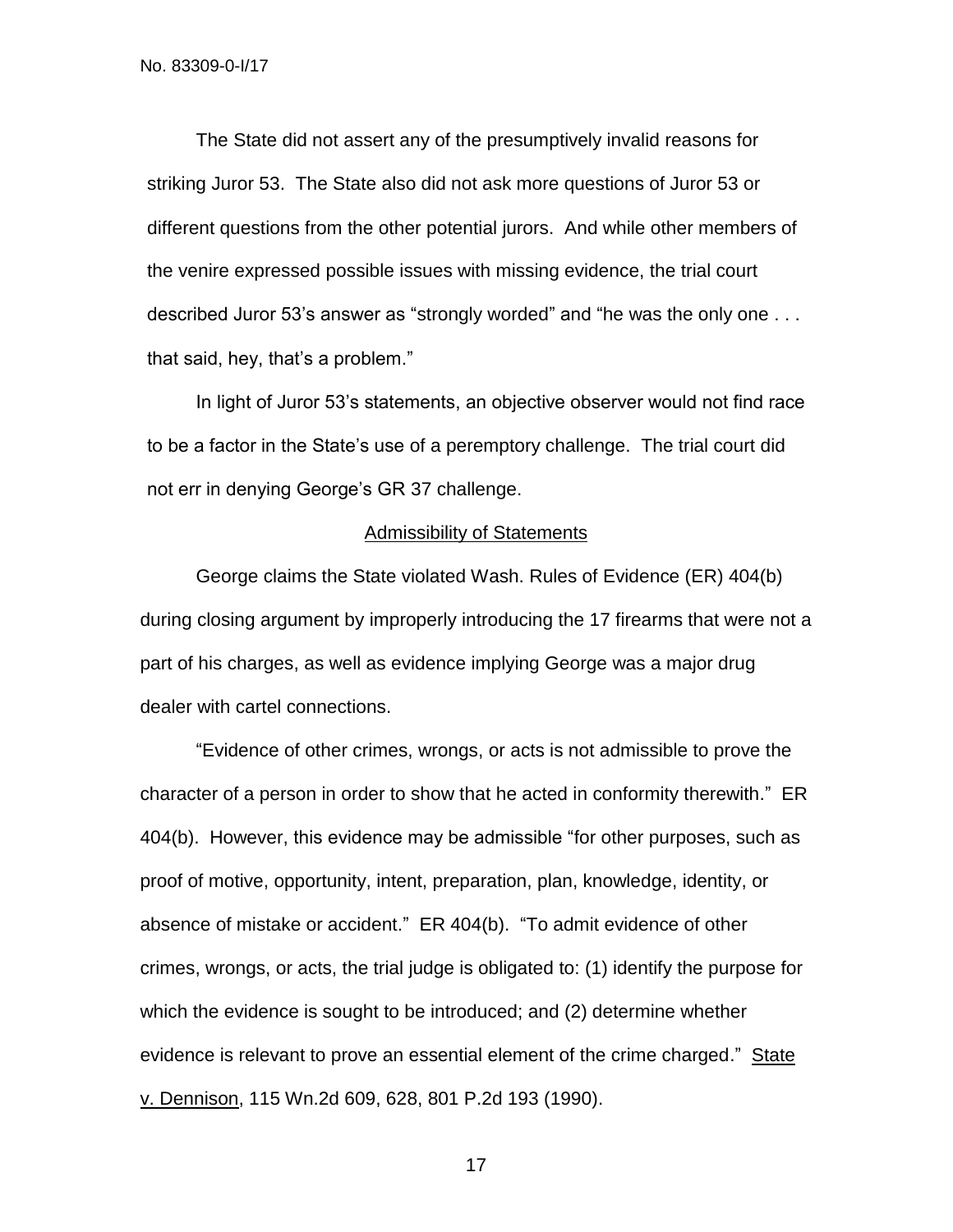Evidence is relevant if it has any tendency to make a fact more or less probable than it would be without the evidence. Dennison, 115 Wn.2d at 628; ER 401. Proper evidence will not be excluded because it may also show that the defendant committed unrelated crimes. State v. Powell, 126 Wn.2d 244, 264, 893 P.2d 615 (1995). "If the court finds the information relevant, it must weigh on the record the probative value of the evidence against its prejudicial effect." State v. Brown, 113 Wn.2d 520, 526, 782 P.2d 1013 (1989).

We review admission of evidence for abuse of discretion. Powell, 126 Wn.2d at 258. A trial court abuses its discretion when its decision is manifestly unreasonable or based upon untenable grounds or reasons. Id. But evidentiary error requires reversal only if it leads to prejudice. State v. Neal, 144 Wn.2d 600, 611, 30 P.3d 1255 (2001). "An error is prejudicial if, 'within reasonable probabilities, had the error not occurred, the outcome of the trial would have been materially affected.' " Id. (quoting State v. Smith, 106 Wn.2d 772, 780, 725 P.2d 951 (1986)). Improperly admitted evidence is harmless if it is of minor significance in relation to the evidence as a whole. Neal, 144 Wn.2d at 611.

1) Firearms

The State charged George with three counts of unlawful possession of a firearm in the first degree based on three specific weapons: a Ruger MK II .22 caliber pistol, a Mossberg Model 715T AR rifle, and the Harrington .22 rifle. The State wanted to introduce evidence of 17 additional firearms to demonstrate control of these three firearms. The State argued that the number of firearms in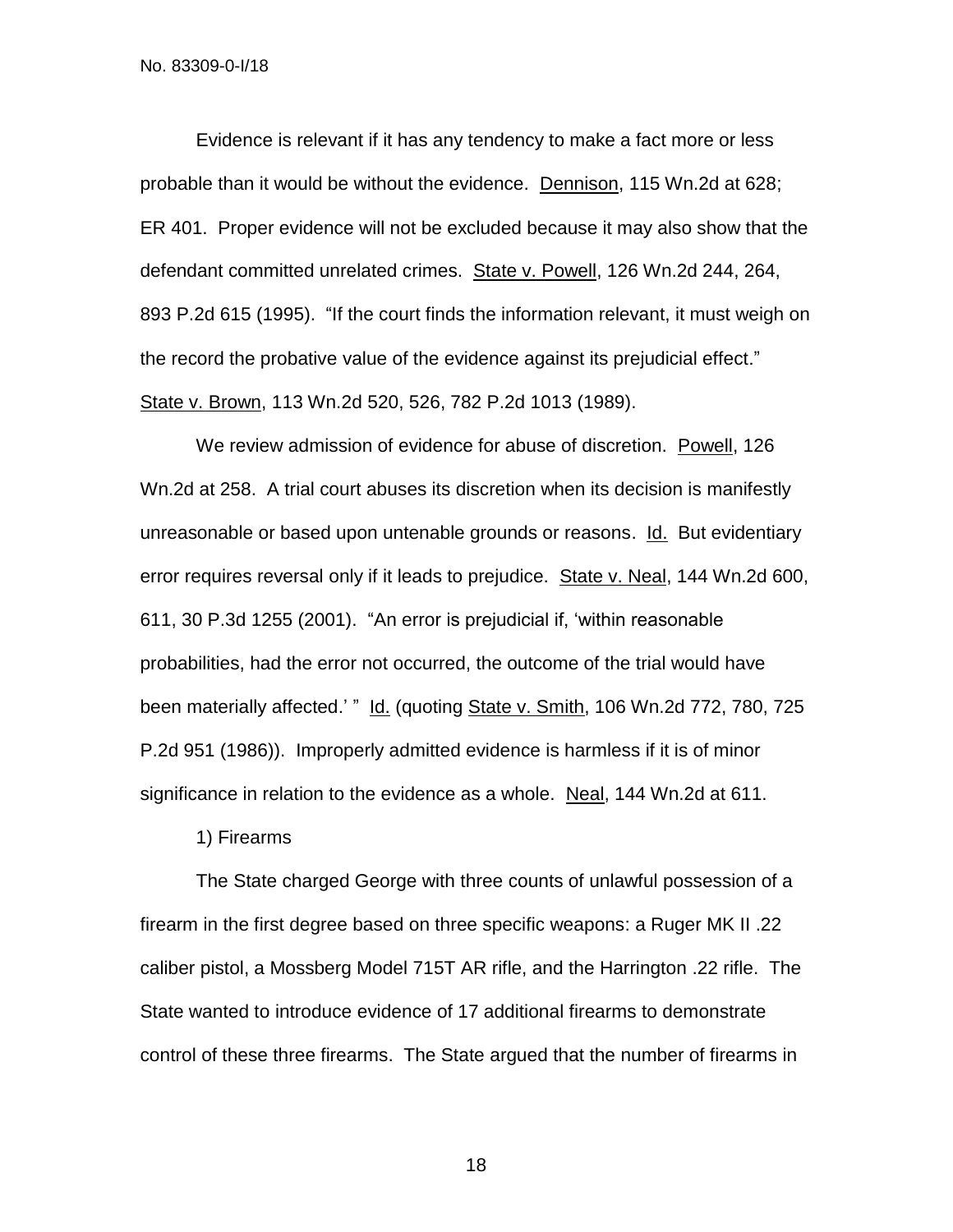George's possession at his residence supported that he had control over the three specifically named firearms.

The judge determined that the existence of all the firearms was relevant to prove the essential element of unlawful possession of a firearm. "Did the defendant either actually or constructively have under his dominion and control any firearms or ammunition[?] . . . The existence of those guns and ammunition tends to make that more likely." The judge noted the potential for prejudice but concluded the "probative value of guns and the ammunition outweighs the prejudicial effect, given the nature of the charges, where they were found, the nature of [the] defense claim about the guns and ammunition." The court ruled that the State could introduce information about the firearms, but would not be allowed to "parade a whole truck full of guns [as] there may be a question about inflaming the passions of the jury and prejudice[]."

George did not deny that he knew the guns were on the property, but claimed they belonged to his son. The existence of 17 other firearms does not makes George's constructive possession of any single gun more likely. Thus, the evidence was not relevant and should not have been admitted.

While the introduction of the 17 firearms was error, it was harmless. The jury heard evidence of the three named firearms found in George's vehicle, residence, and mobile home. In addition, the State introduced overwhelming evidence on the charges of possession of a controlled substance and possession of a controlled substance with intent to deliver. Introduction of the additional firearms did not affect the outcome of the trial.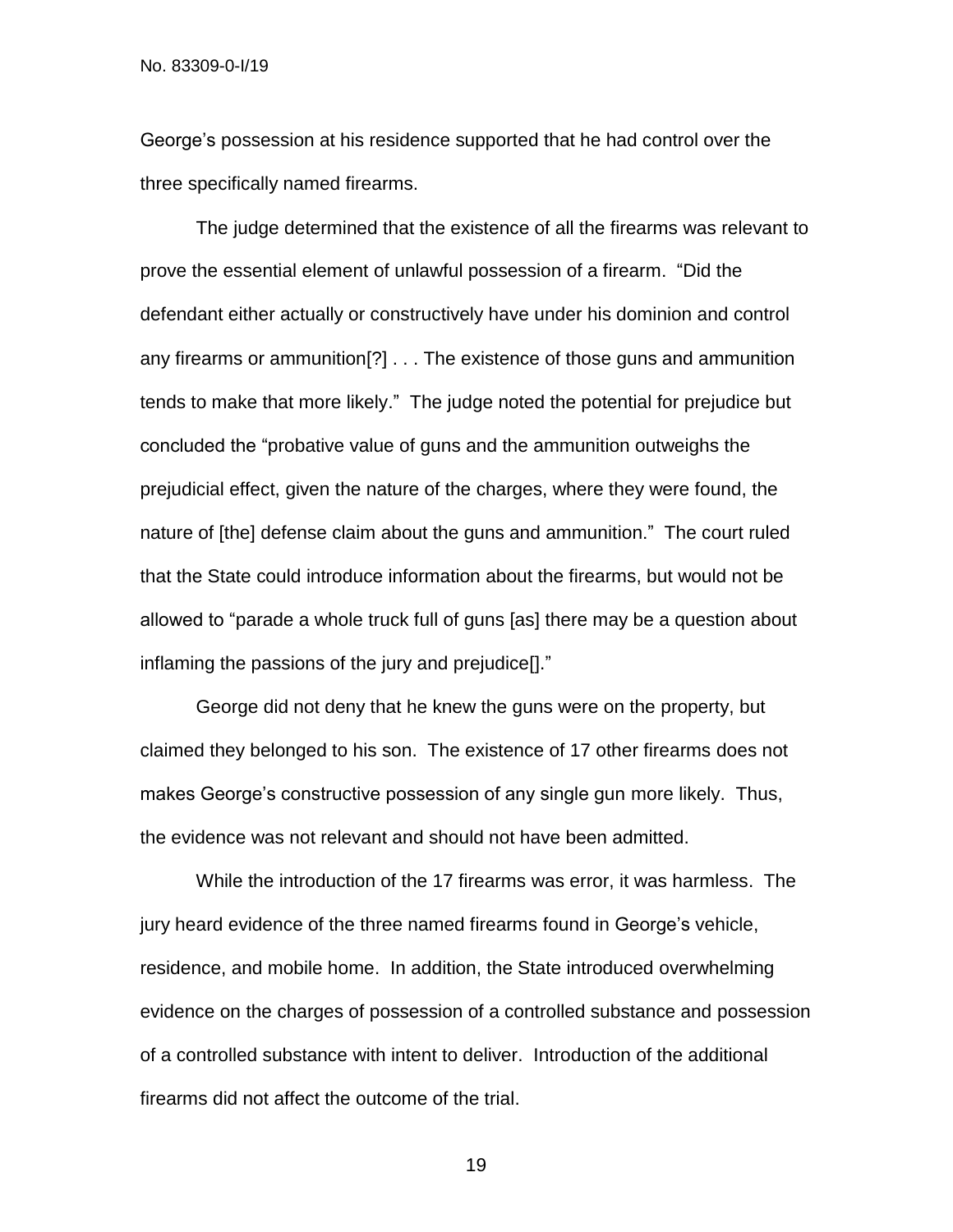2) Method of Folding Cash

The State's witness, Officer Joe Strong, testified that "cartels or upperlevel[] dealers require their cash to be tightly bundled, folded in half, and secured with a rubber band typically in \$1,000 or \$2,500 increments." Officer Strong stated that cash recovered from George's house was bundled in this manner. He also noted that there was no additional evidence that George was associated with the cartel. George claims these statements implied that he was a major drug dealer with ties to the cartel. However, George did not object to this testimony at trial. He failed to preserve error for review on appeal.

RAP 2.5(a)(3).

#### Confrontation of Confidential Informants

George alleges that the State's use of information from non-testifying informant was inadmissible hearsay and violated his right to confrontation. We disagree.

"Under the Sixth Amendment's confrontation clause, '[i]n all criminal prosecutions, the accused shall enjoy the right . . . to be confronted with the witnesses against him.' " Hudlow, 182 Wn. App. 266, 282, 331 P.3d 90 (2014) (alterations in original) (quoting U.S. CONST. amend. VI). Admission of hearsay evidence implicates this right to confrontation. Neal, 144 Wn.2d at 607.

Hearsay is an out-of-court statement offered to prove the truth of the matter asserted. Hudlow, 182 Wn. App. at 278; ER 801(c). Unless an exception or exclusion applies, hearsay is inadmissible. Hudlow, 182 Wn. App. at 278. Whether a statement is hearsay depends on the purpose for which it is offered.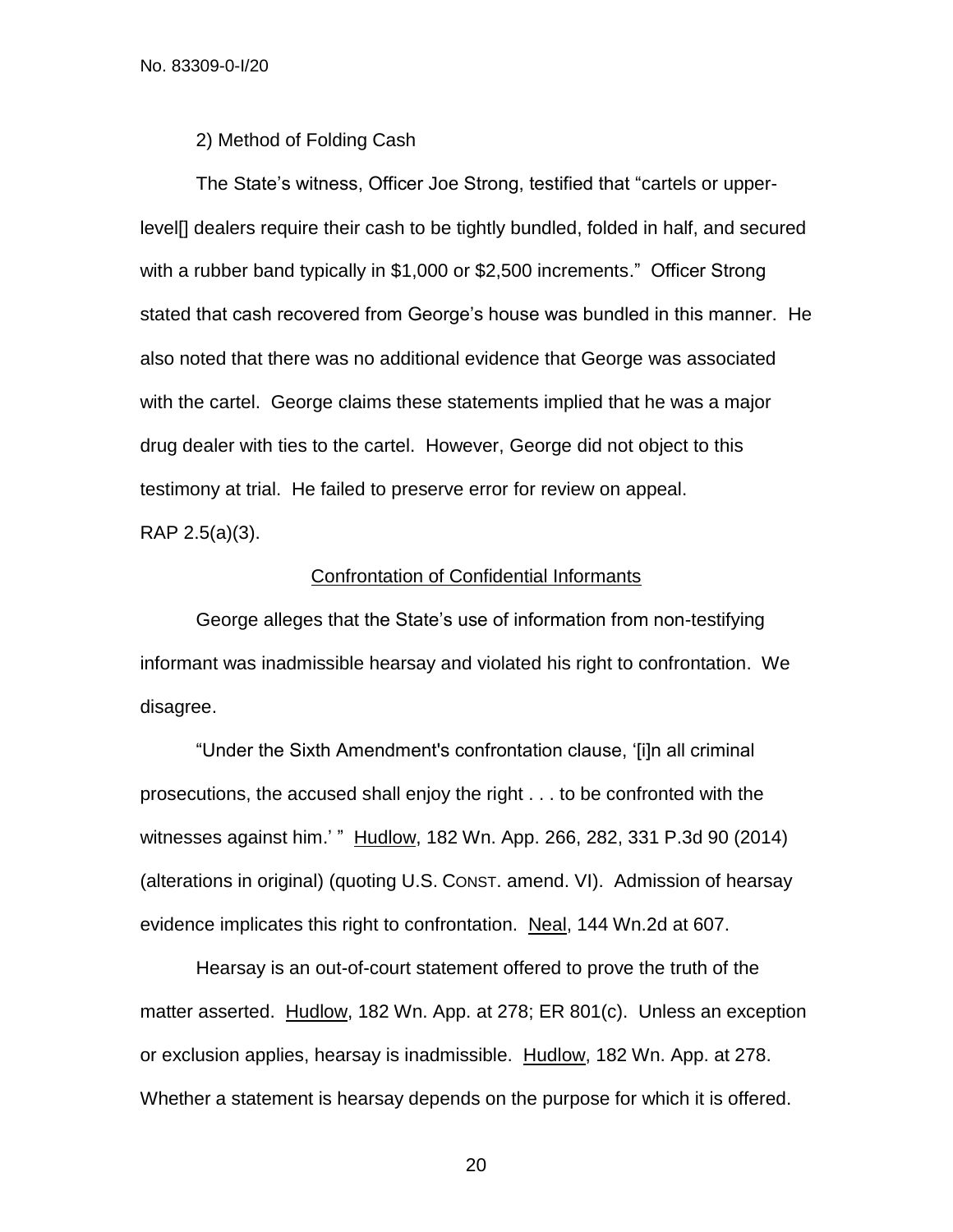State v. Garcia, 179 Wn.2d 828, 845, 318 P.3d 266 (2014). A statements is not hearsay when offered as a basis for inferring something else rather than to prove the truth of the matter asserted. Id. Whether a statement is hearsay is a question of law reviewed de novo. Neal, 144 Wn.2d at 607.

Here, Officer Strong testified as to how DTF chooses its targets for investigation. He stated that DTF "generally operate[s] with people who give us information," and "get[s] the word on the street who are the mid to upper-level targets." George contends Officer Strong's testimony implied that DTF targeted George based on this information and was "thinly veiled hearsay" that implied George possessed drugs with intent to deliver.

Officer Strong's statements were not hearsay. He did not repeat statements from informants for the truth of the matters asserted. Rather, he provided a general description of the task force's method of choosing who to investigate which happened to include the use of informants. George's right to confrontation was not violated by admission of improper testimonial hearsay.

#### Sufficiency of the Evidence

George asserts that insufficient evidence supports certain of his convictions. We disagree.

"Evidence is sufficient to support a conviction if, after viewing the evidence in the light most favorable to the State, it allows any rational trier of fact to find all of the elements of the crime charged beyond a reasonable doubt." State v. DeVries, 149 Wn.2d 842, 849, 72 P.3d 748 (2003). A challenge to the sufficiency of the evidence admits the truth of the State's evidence and all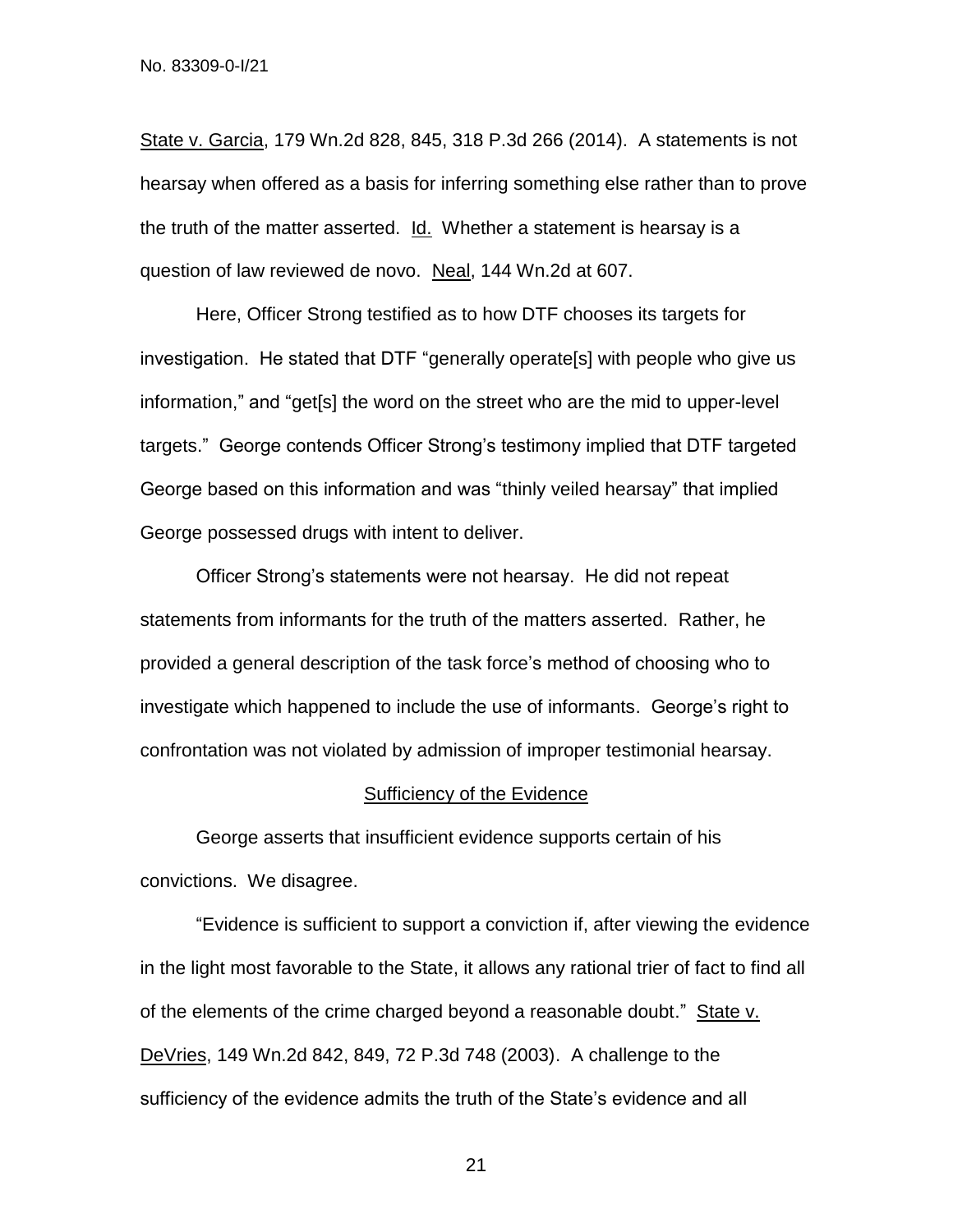reasonable inferences therefrom. Id. Review for sufficiency of the evidence is highly deferential to the jury's decision, including issues of credibility, persuasiveness, and conflicting testimony. State v. Davis, 182 Wn.2d 222, 227, 340 P.3d 820 (2014).

## 1) Intent of delivery for controlled substances

George claims that insufficient evidence supports his three convictions for possession of a controlled substance with intent to deliver. Washington case law does not support an inference of intent to deliver based on mere possession alone, but such an inference can be supported where possession is coupled with at least one other factor. State v. Brown, 68 Wn. App. 480, 483-84, 843 P.2d 1098. Here, the State presented evidence of scales with cocaine residue, \$44,000 in cash, and three controlled buys in addition to George's possession of the controlled substances. The jury could reasonably infer from this evidence that George intended to sell the controlled substances in his possession. See State v. Lane, 56 Wn. App. 286, 297-298, 786 P.2d 277 (1989) (holding that one ounce of cocaine, a scale, and a large amount of cash was evidence of intent to deliver). Sufficient evidence supports the convictions for possession with intent to deliver.

# 2) Firearm Operability

George next contends insufficient evidence supports his conviction for unlawful possession of a firearm and the firearm enhancements because the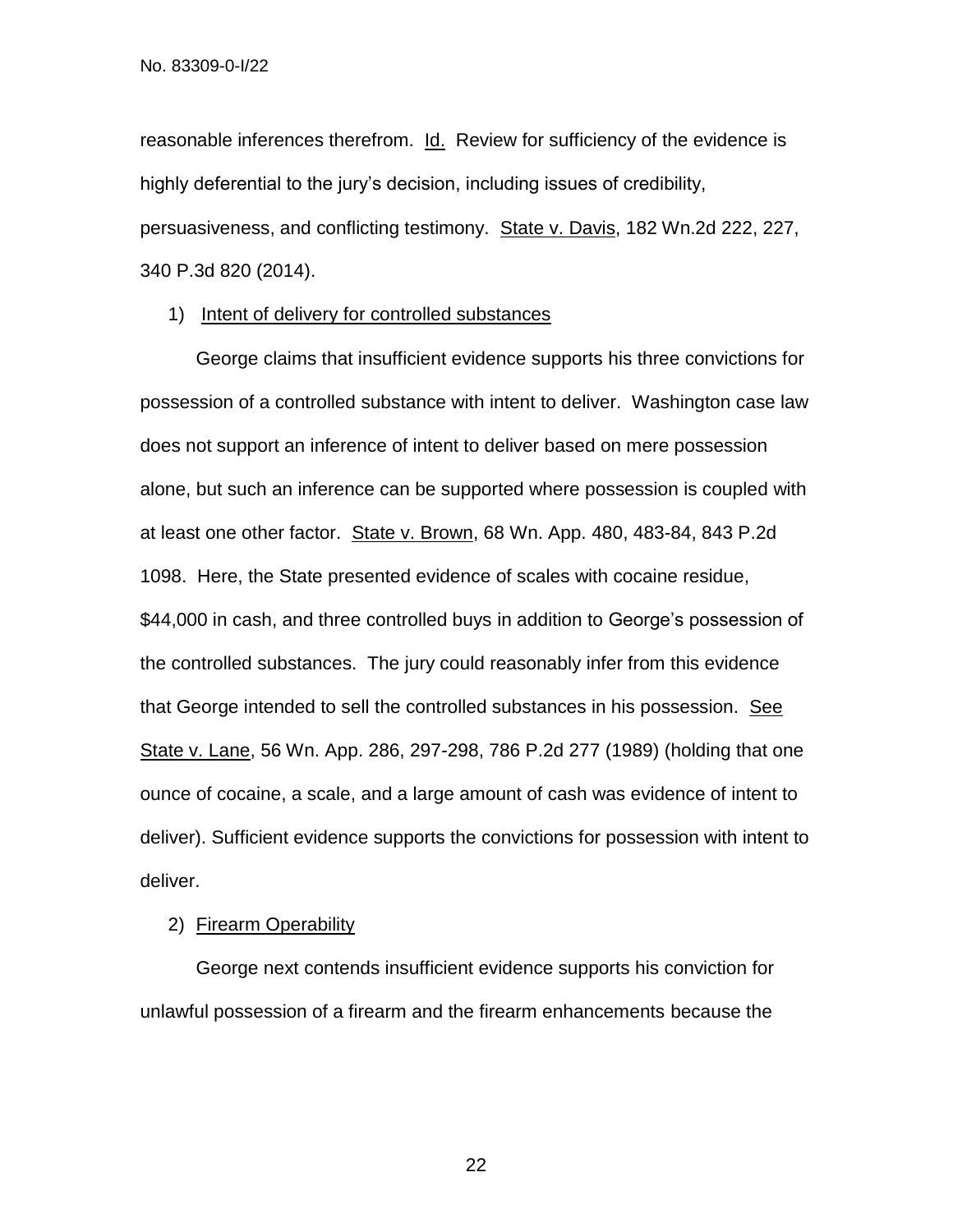Harrington .22 rifle was not operable when it was found.<sup>10</sup> Specifically, he relies on State v. Recuenco, to assert that the State must prove that a gun is operable to establish that it meets the legal definition of a "firearm." 163 Wn.2d 428, 437, 180 P.3d 1276 (2008). "Whether the State was required to prove that [a] gun was 'operational' is a question of law that we review de novo." State v. Olsen, 10 Wn. App. 2d 731, 736, 499 P.3d. 1089 (2019).

In Recuenco, our Supreme Court stated:

[I]n order to prove a firearm enhancement, the State must introduce facts upon which the jury could find beyond a reasonable doubt the weapon in question falls under the definition of a 'firearm:' 'a weapon or device from which a projectile may be fired by an explosive such as gunpowder.' "

163 Wn.2d at 437 (quoting 11 WASHINGTON PRACTICE: WASHINGTON PATTERN JURY INSTRUCTIONS: CRIMINAL 2.10.01 (2d ed. Supp. 2005)). The court also stated that "a jury must be presented with sufficient evidence to find a firearm operable under this definition in order to uphold the enhancement." Recuenco, 163 Wn.2d at 437.

However, this language in Recuenco "was cited merely to point out that differences exist between a deadly weapon sentencing enhancement and a firearm sentencing enhancement" and was "nonbinding dicta." State v. Raleigh, 157 Wn. App. 728, 735, 238 P.3d 1211 (2010). We have "rejected the argument that under Recuenco, a gun must be operable during the commission of the crime to qualify as a firearm within the meaning of former RCW 9.41.010 (2001)."

 $\overline{\phantom{a}}$ <sup>10</sup> As discussed below in connection with George's unanimity instruction argument, the firearm enhancements were based on the Harrington .22 rifle.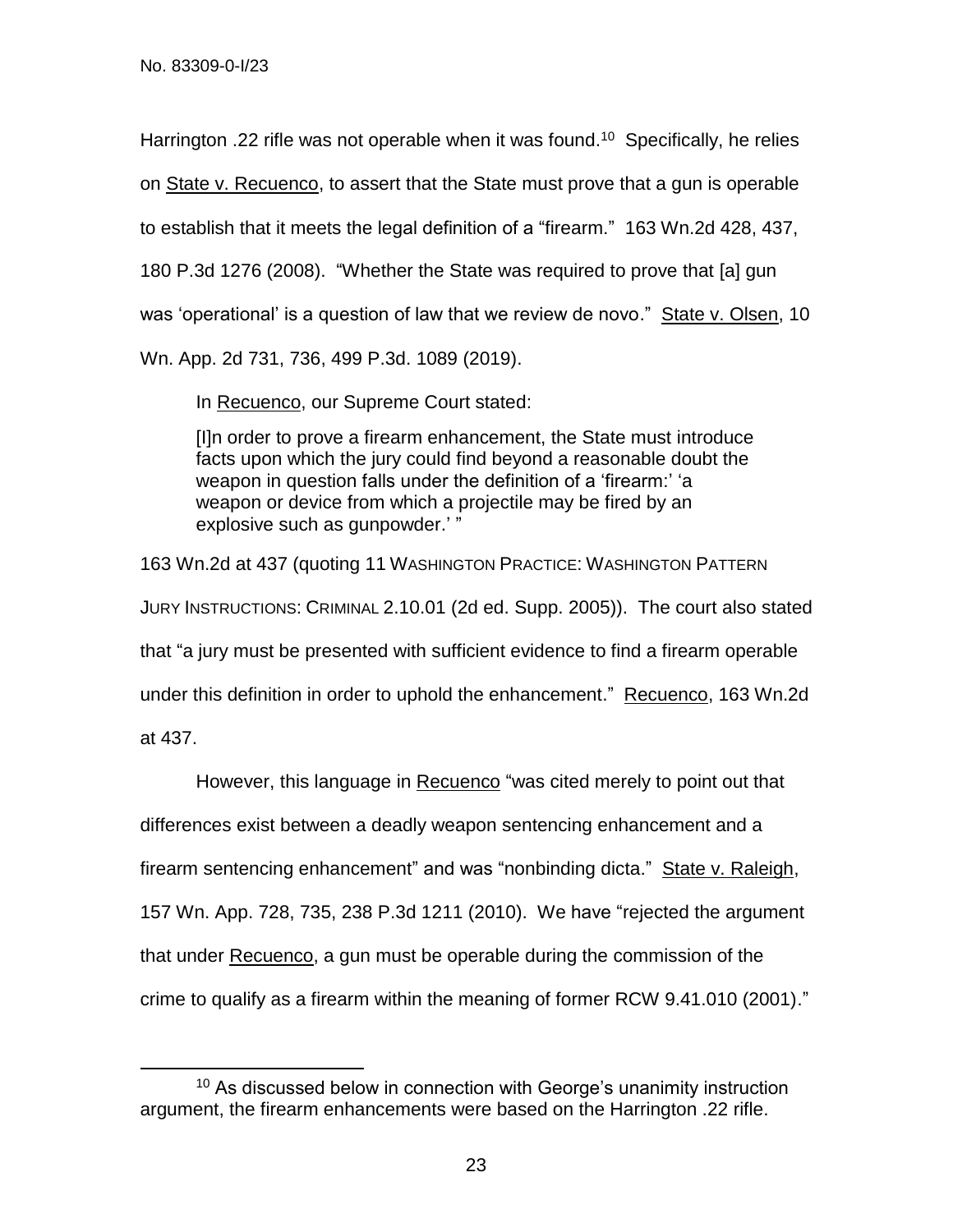Olsen, 10 Wn. App. 2d at 736–37. Instead, to qualify as a firearm "a device must be capable of being fired, either instantly or with reasonable effort and within a reasonable time." State v. Tasker, 193 Wn. App. 575, 594, 373 P.3d 310 (2016). Additionally, "[e]vidence that a device appears to be a real gun . . . is sufficient circumstantial evidence that it is a firearm." Id.

Regardless of operability, the Harrington .22 rifle qualified as a firearm under the existing law. Sufficient evidence supports the unlawful possession of a firearm conviction based on that firearm.

3) Armed with a Firearm

Finally, George asserts that insufficient evidence supports a finding that he was "armed" with a firearm for purposes of the firearm enhancements to his convictions for possession with intent to deliver.

"[I]n a criminal case wherein there has been a special allegation and evidence establishing that the accused . . . was armed with a deadly weapon at the time of the commission of the crime, the court shall make a finding of fact of whether or not the accused . . . was armed with a deadly weapon at the time of the commission of the crime[.]"

State v. Gurske, 155 Wn.2d 134, 137, 118 P.3d 333 (2005) (alterations in original) (quoting RCW 9.94A.602 (formerly RCW 9.94A.125 (2000)). Under former RCW 9.94A.602 (recodified as RCW 9.94A.825 (2009)), a firearm is a deadly weapon. Gurske, 155 Wn.2d at 137. "A person is 'armed' within the meaning of the statute 'if a weapon is easily accessible and readily available for use, either for offensive or defensive purposes.' " Gurske, 155 Wn.2d at 137-38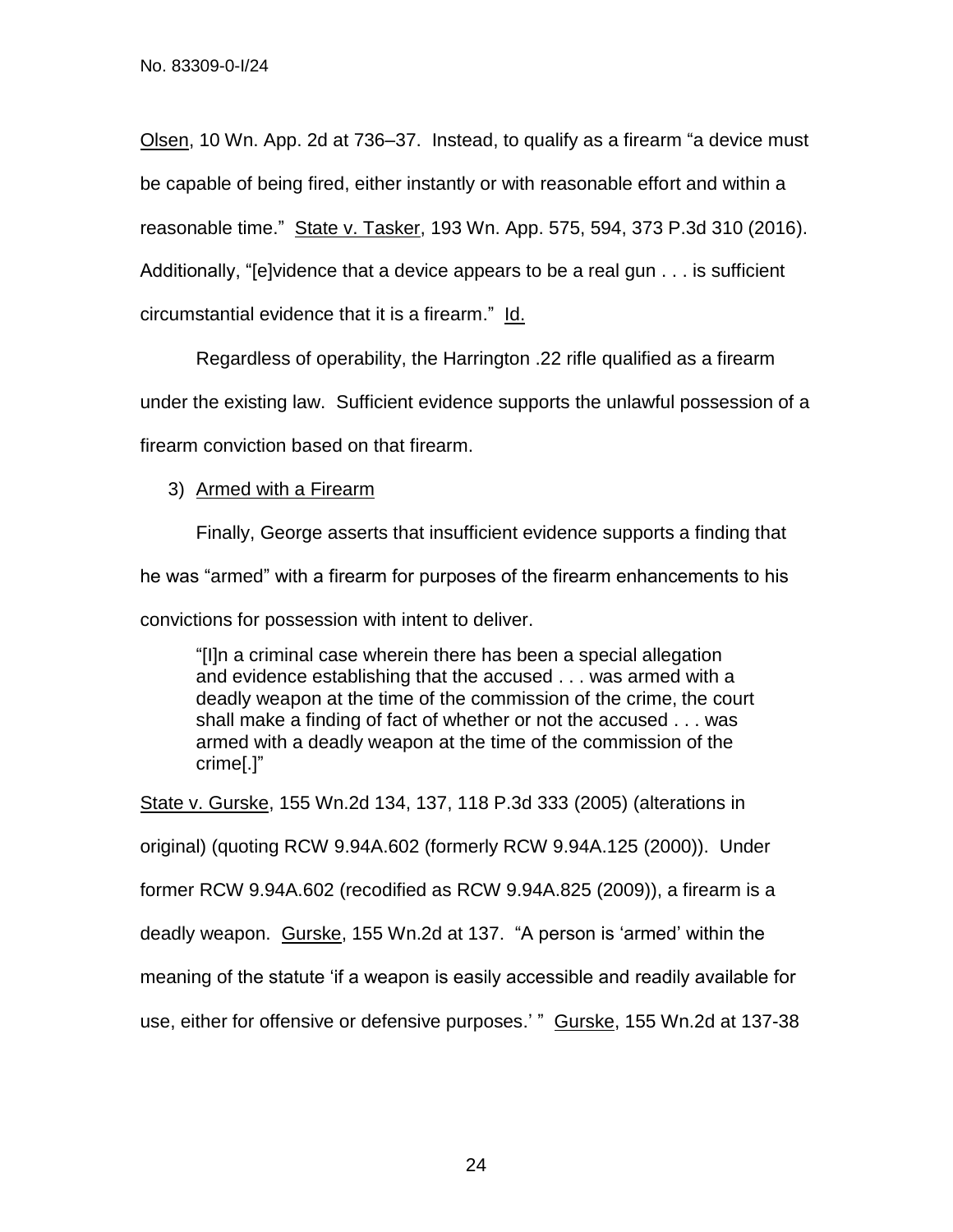(internal quotation marks omitted) (quoting State v. Schelin, 147 Wn.2d 562, 567, 55 P.3d 632 (2002)).

Additionally, "there must be a nexus between the defendant, the crime, and the weapon." Gurske, 155 Wn.2d at 141; Schelin, 147 Wn.2d at 568. This prevents the risk of punishing a defendant under the deadly weapon enhancement for having a weapon unrelated to the crime. Gurske, 155 Wn.2d at 141. Because the presence of a weapon at a crime scene may be insufficient to establish a nexus, we examine the nature of the crime, the type of weapon, and the circumstances under which the weapon is found. Id. at 142.

" 'Whether a person is armed is a mixed question of law and fact.' " Schelin, 147 Wn.2d at 566 (quoting State v. Mills, 80 Wn. App. 231, 234–35, 907 P.2d 316 (1995)). If no dispute exists as to the location of the firearm, then "we determine whether the facts are sufficient, as a matter of law, to prove that [the defendant] was armed" under the de novo standard. Schelin, 147 Wn.2d at 566; Mills, 80 Wn. App. at 234–35.

Here, George claims that there was no connection between the rifle in the living room and the drugs found in the bedroom. George also claims that no nexus existed when he was at the front door or under police control and the rifle stashed between a DVD shelf and cabinet.

The State presented evidence that George sold controlled substances from his residence from at least 2017 through 2019. The Harrington .22 rifle was found in the open living room immediately near the front door and the entrance to George's bedroom. DTF located over \$40,000 and the controlled substances in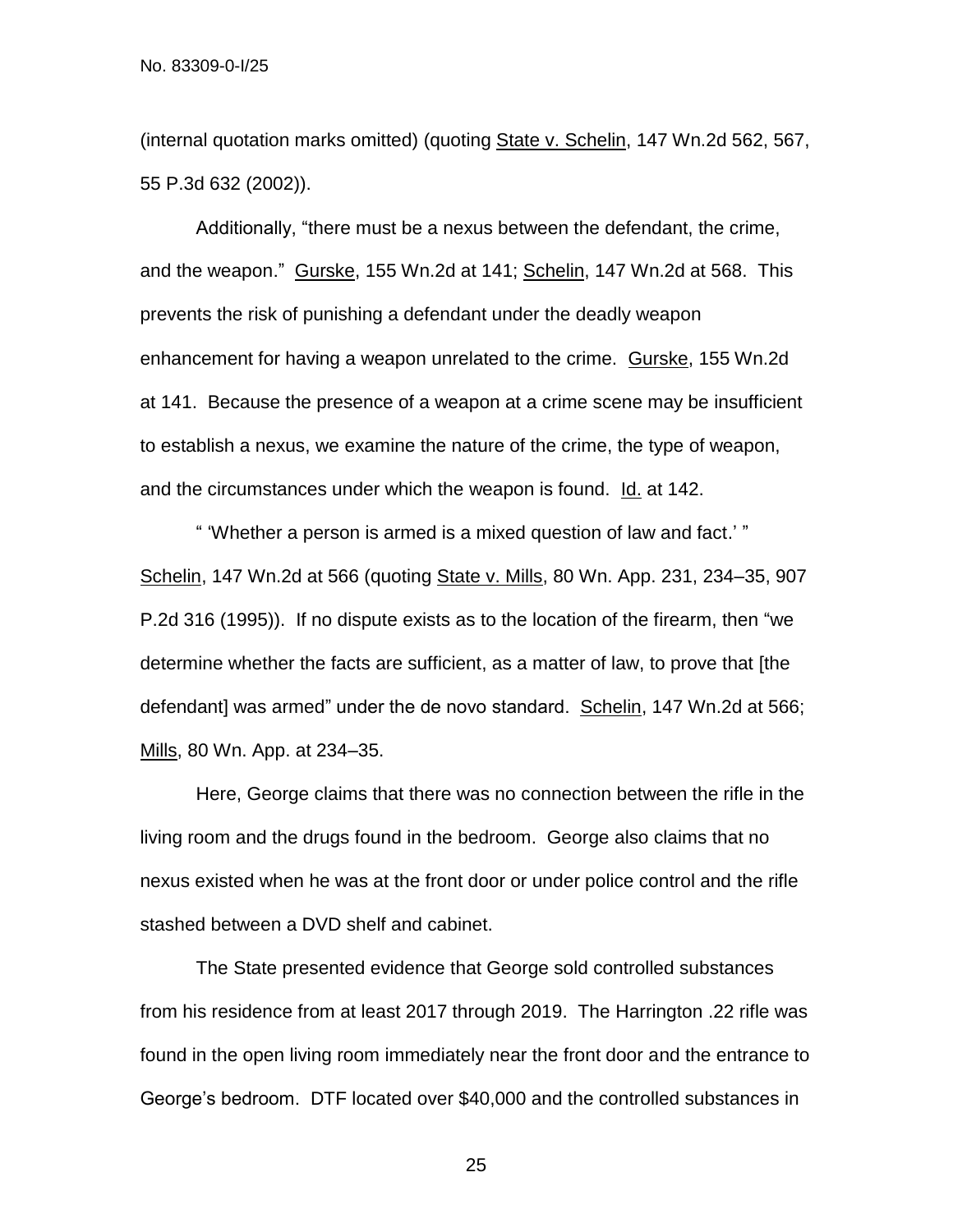that bedroom. The firearm was easily accessible and readily available for use during drug transactions. These factors combine to establish a nexus between George, the rifle, and possession with intent. Sufficient evidence supports the firearm enhancements.

#### Confrontation and Cross-Examination on Firearm Operability

During trial, George sought to cross-examine the State's witness, Detective Chris Rathbun, on the operability of the Harrington .22 rifle. The trial court denied the request, stating that the operability of the rifle was not relevant. George contends the trial court violated his right to confrontation by preventing cross-examination about the operability of the Harrington .22 rifle.

We review a trial court's decision to admit or exclude evidence for abuse of discretion. State v. Gunderson, 181 Wn.2d 916, 922, 337 P.3d 1090 (2014). A trial court abuses its discretion when a decision is manifestly unreasonable or based on untenable grounds or reasons. Id. We review a court's limitation on the scope of cross-examination for manifest abuse of discretion. State v. Darden, 145 Wn.2d 612, 619, 41 P.3d 1189 (2002).

Both the federal and state constitutions guarantee the right to confront and cross-examine adverse witnesses. U.S. CONST. amend VI; WASH. CONST. art. I, § 22; Darden, 145 Wn.2d at 620. Yet the right to cross-examination is not absolute. Id. "The confrontation right and associated cross-examination are limited by general considerations of relevance." Darden, 145 Wn.2d at 621. The evidence must be relevant. Id.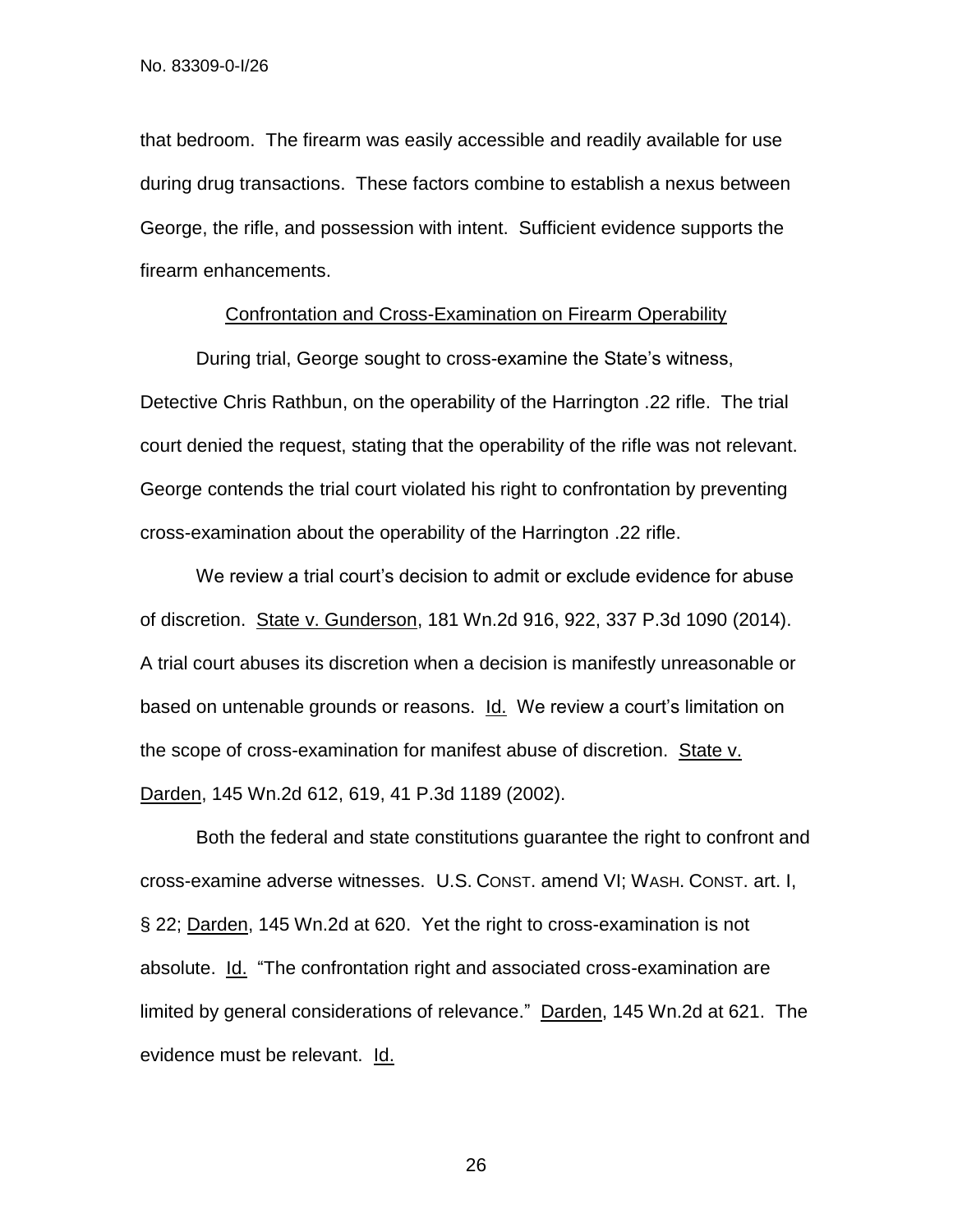As discussed above, the issue of the Harrington .22 rifle's operability was not relevant to the charges for unlawful possession of a firearm or the firearm enhancements. Because operability was not relevant, evidence on the issue was not admissible. ER 402. The trial court's denial of the request to cross-examine the witness on this issue did not violate George's right to confrontation.

## Unanimity Instruction

George asserts that the firearm enhancements must be reversed because the State failed to give a unanimity instruction as to which firearm supported the enhancements. We disagree.

Washington criminal defendants have a constitutional right to a unanimous jury verdict. WASH. CONST. art. I, sec. 22. When the prosecution presents evidence of multiple acts of misconduct which could form the basis of a charged count, the State must elect the act to support a conviction or the court must instruct the jury to agree on a specific criminal act. State v. Coleman, 159 Wn.2d 509, 511, 150 P.3d 1126 (2007). "An election or instruction that all 12 jurors must agree that the same underlying act has been proved beyond a reasonable doubt assures a unanimous verdict on one criminal act." Id. at 512.

Whether or not a unanimity instruction was required in a particular case is a question of law reviewed de novo. State v. Lee, 12 Wn. App. 2d 378, 393, 460 P.3d 701, review denied, 195 Wn. 2d 1032, 468 P.3d 622 (2020). A unanimity instruction is not necessary where the State choses to elect an act as the basis for conviction. See State v. Carson, 184 Wn.2d 207, 229, 357 P.3d 1064 (2015). For an election to be effective, the State must tell the jury which act to rely on in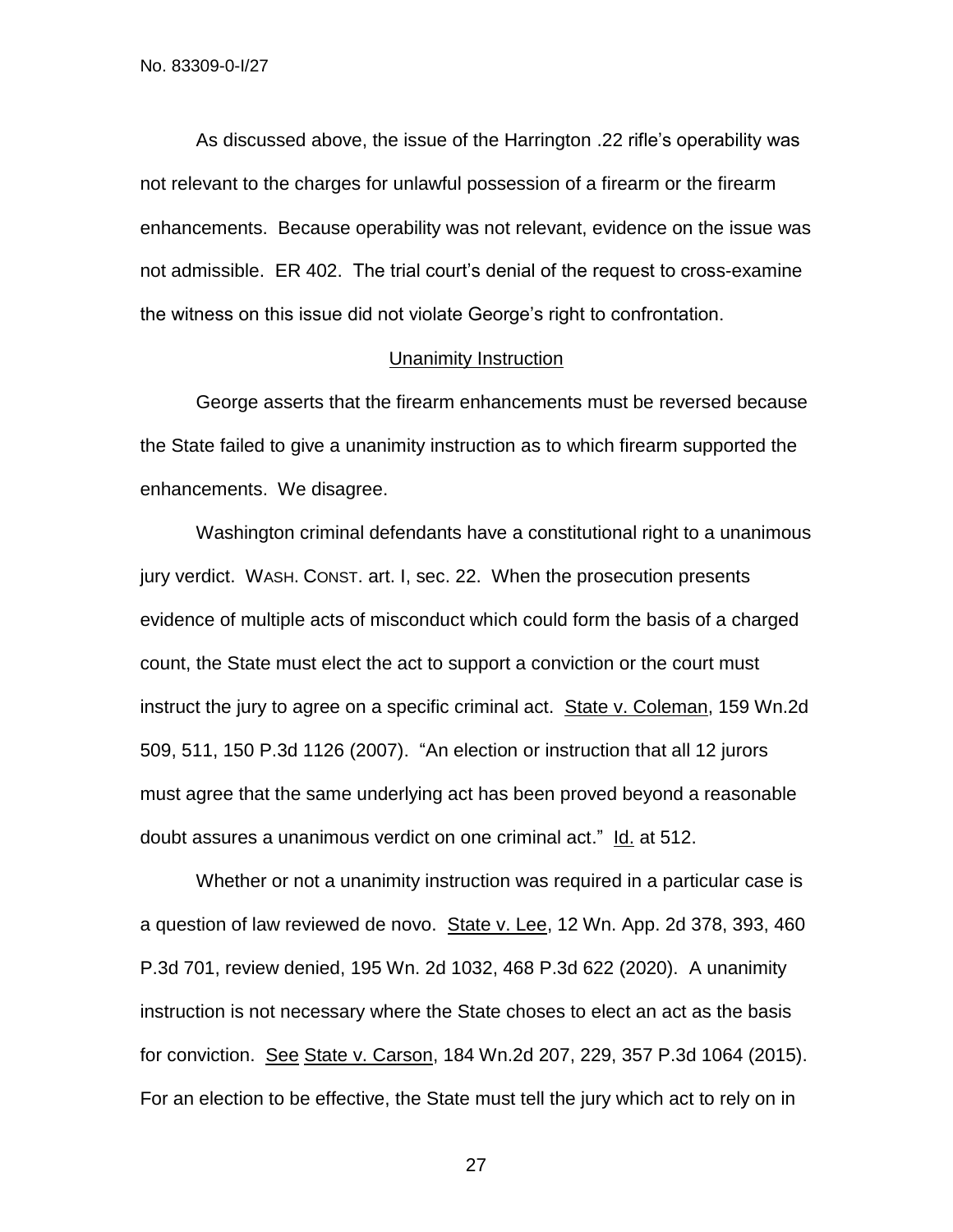its deliberations. Id. at 227. Without either an election or a unanimity instruction in a multiple acts case, omission of the unanimity instruction is presumed prejudicial. Coleman, 159 Wn.2d at 512.

Here, the prosecutor clearly elected the Harrington .22 rifle as the basis for the firearm enhancements. During closing, the State told the jury, "And whether or not the defendant was armed with a firearm at the time he committed counts 1, 2, and 3. Remember, the bolt action rifle was right at the entrance to his bedroom." Additionally, George conceded in his closing argument that the Harrington .22 rifle was the only firearm that could support the enhancement. Therefore, a unanimity instruction was unnecessary. Carson, 184 Wn.2d at 227-28.

## Cumulative Error

George asserts that cumulative error denied him a fair trial. George claims that the combination of the illegally seized evidence, admissibility of prejudicial statements, right to confrontation violation, the trial court's ruling limiting the scope of the questioning about firearm operability, biased jury selection, inflammatory arguments, and lack of a unanimity instruction require a reversal.

"Under the cumulative error doctrine, a defendant may be entitled to a new trial when cumulative errors produce a trial that is fundamentally unfair." State v. Emery, 174 Wn.2d 741, 766, 278 P.3d 653 (2012). "The doctrine does not apply where the errors are few and have little or no effect on the trial's outcome." State v. Veneqas, 155 Wn. App. 507, 520, 228 P.3d 813 (2010).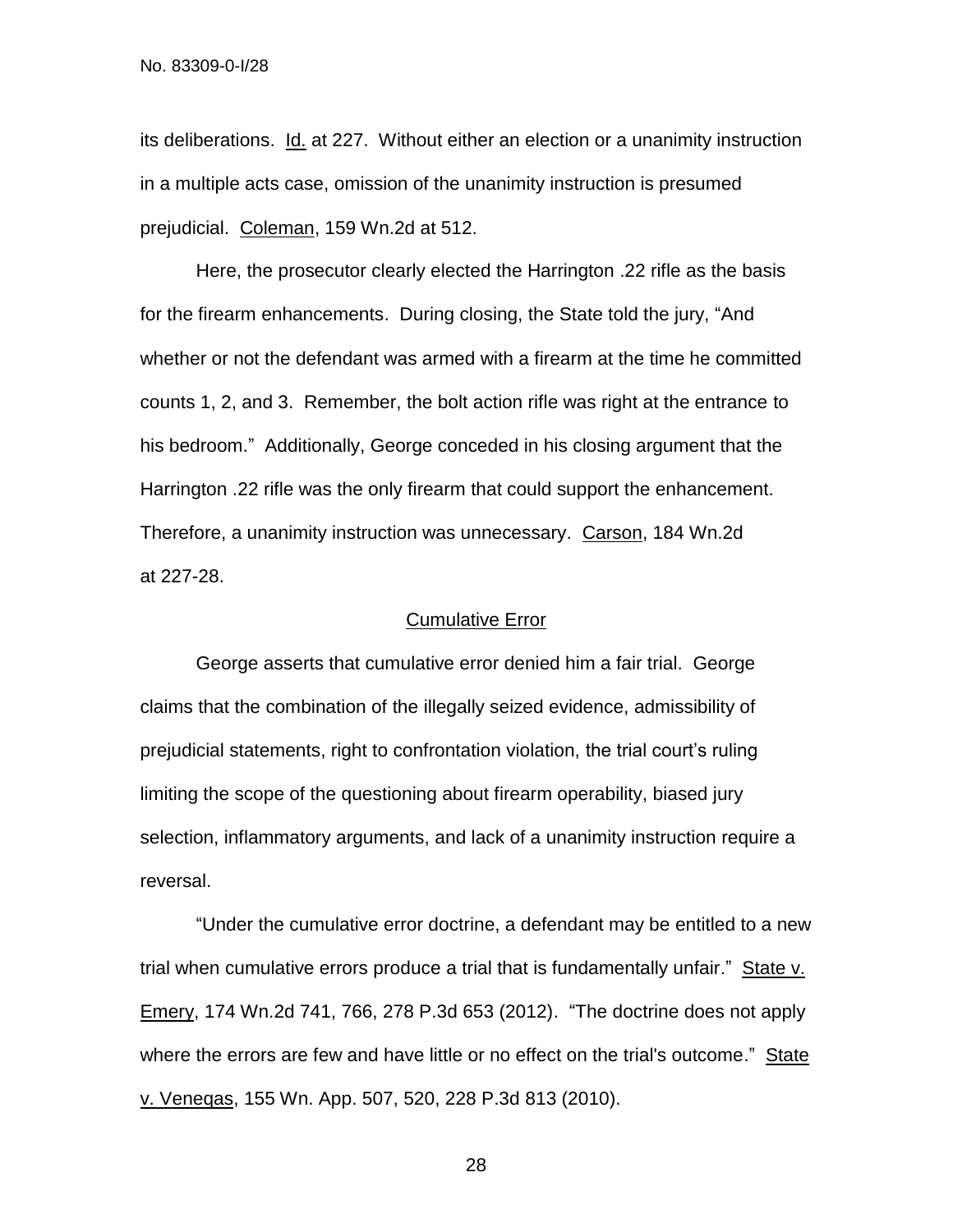Here, there was only one error, which had little or no effect on the trial's outcome. Therefore, the cumulative error doctrine does not apply.

#### Sentencing-Related Challenges

George asserts three errors regarding sentencing. He contends that (1) one drug offense was incorrectly scored as a separate point instead of being properly treated as same criminal conduct, (2) three firearm enhancements were imposed for same criminal conduct in violation of the right against double jeopardy, and (3) that he was sentenced by a biased judge who deprived him of effective counsel at sentencing.

# 1) Offender Score

In calculating George's offender score, the trial court determined that two convictions for possession with intent to deliver constituted the same criminal conduct and scored those two offenses as a single point. The State concedes that all of George's possession convictions should be considered the same criminal conduct. Additionally, the State concedes that the simple possession conviction must be vacated under Blake. We accept the State's concessions and remand to the trial court to vacate the simple possession conviction and resentence George with a corrected offender score.

#### 2) Double Jeopardy

George asserts that because his possession with intent to deliver offenses were all the same criminal conduct involving, the imposition of multiple firearm enhancements violates double jeopardy under the United States Constitution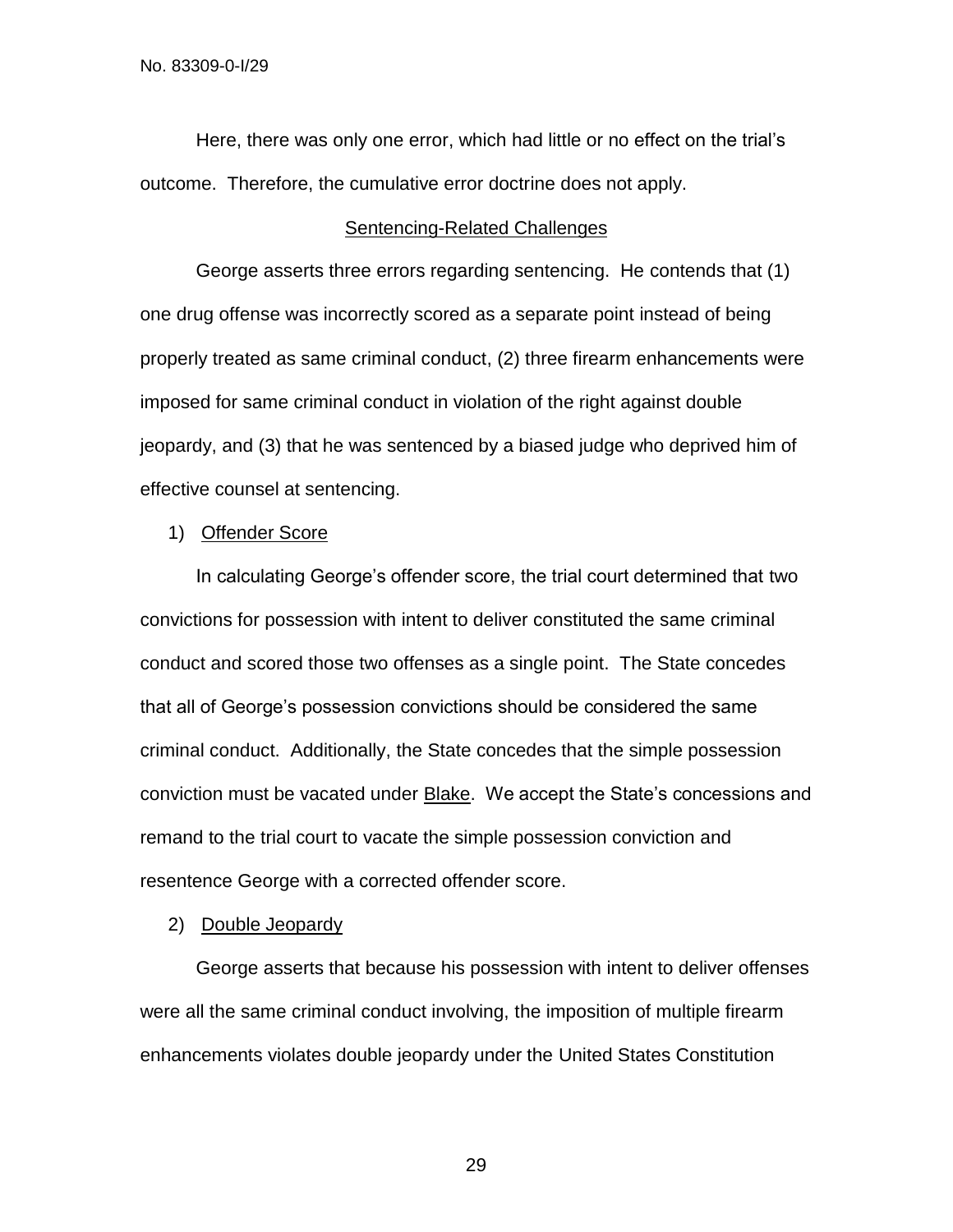Amendment V and the Washington State Constitution article I, section 9. We disagree.

The double jeopardy clause of the Fifth Amendment to the United States Constitution provides that "no person shall be 'subject for the same offence to be twice put in jeopardy of life or limb.' " In re Pers. Restraint of Borrero, 161 Wn.2d 532, 541, 167 P.3d 1106 (2007) (quoting U.S. CONST. amend. V). Under Article I, section 9 of The Washington State Constitution "[n]o person shall be . . . twice put in jeopardy for the same offense." Id. (quoting WASH. CONST. art. IX § 9). Double jeopardy claims are questions of law that are reviewed de novo. State v. Hughes, 166 Wn.2d 675, 681, 212 P.3d 558 (2009).

The U.S. Supreme Court in Missouri v. Hunter found that "[i]f the legislature intends to impose multiple punishments, their imposition does not violate the double jeopardy clause." State v. Kelley, 168 Wn.2d 72, 77, 226 P.3d 733, 779 (2010); Missouri v. Hunter, 459 U.S. 359, 368, 103 S. Ct. 673, 74 L. Ed. 2d 535 (1983). The court reasoned that, "[w]ith respect to cumulative sentences imposed in a single trial, the Double Jeopardy Clause does no more than prevent the sentencing court from prescribing greater punishment than the legislature intended." Id. at 366. So, essentially, "[a] legislature can enact statutes imposing, in a single proceeding, cumulative punishments for the same conduct." Kelley, 168 Wn.2d at 77.

The Sentencing Reform Act of 1981<sup>11</sup> (SRA) specifically allows for firearm enhancements as cumulative punishment. Id. at 78-80. The Washington

 $\overline{\phantom{a}}$ 

<sup>11</sup> Ch. 9.94A RCW.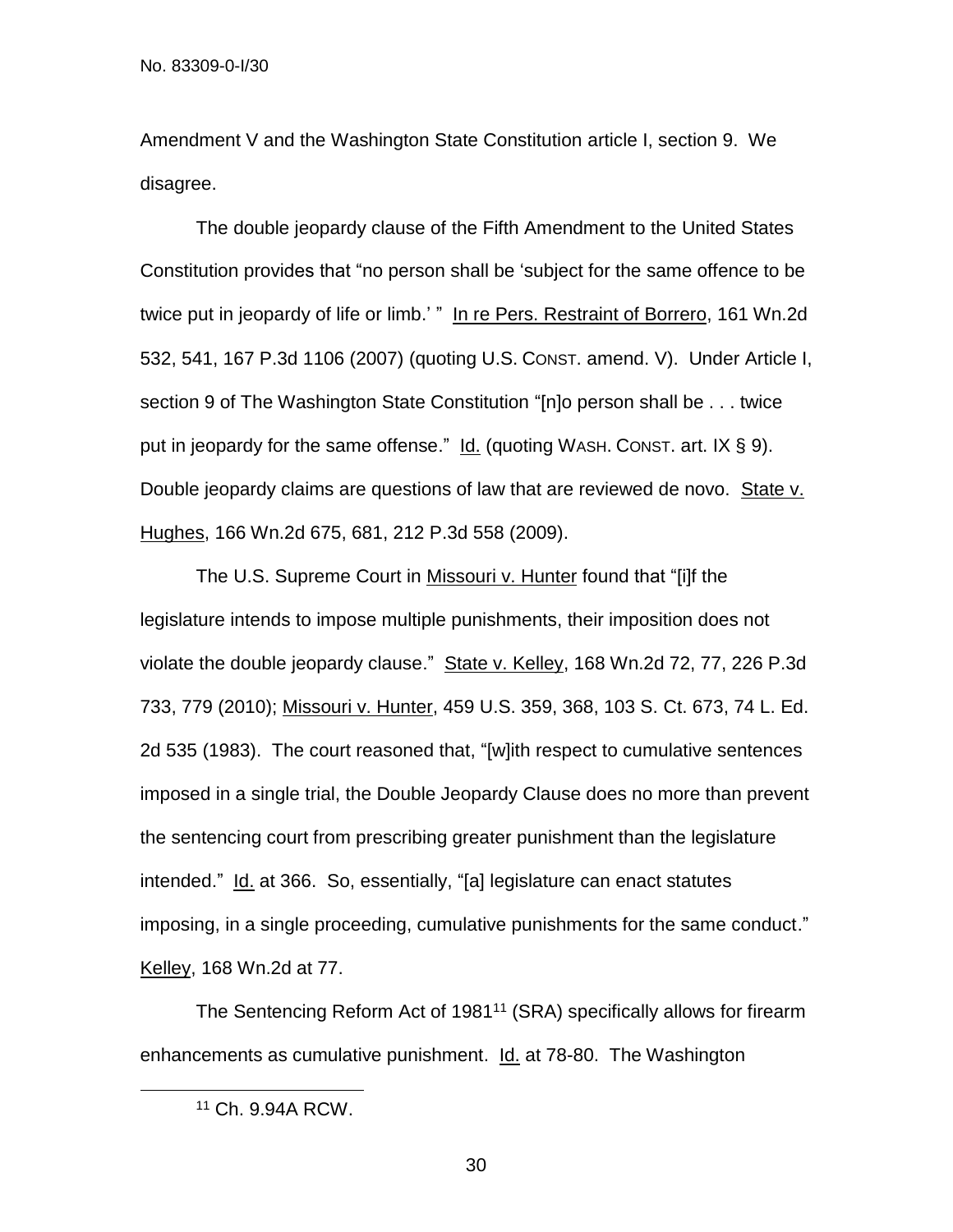Supreme Court has considered the issue of multiple firearm enhancements for convictions that are same criminal conduct in State v. Mandanas. 168 Wn.2d 84, 90, 228 P.3d 13 (2010) aff'd 163 Wn. App. 712, 262 P.3d 522 (2011). The court concluded that enhancements must be applied to all eligible offenses including those that amount to the same criminal conduct. Id. The sentence enhancement statute clearly anticipates the possibility of multiple enhancements for multiple offenses. Id. at 88-89. As a result, George's firearm enhancements do not violate double jeopardy.

3) Biased Judge

As a final matter, George claims that the trial judge was biased against him, and thus, any further proceedings must take place before a different judge. We disagree.

"The trial court is presumed to perform its functions without bias or prejudice." State v. Hecht, 2 Wn. App. 2d 359, 369, 409 P.3d 1146 (2018). " 'The party moving for recusal must demonstrate prejudice.' " State v. Perala, 132 Wn. App. 98, 111, 130 P.3d 852 (2006) (quoting In re Parentage of J.H., 112 Wn. App. 486, 496, 49 P.3d 154 (2002). " 'Casual and unspecific allegations of judicial bias provide no basis for appellate review.' " Hecht, 2 Wn. App. 2d at 369 (quoting Rich v. Starczewski, 29 Wn. App. 244, 246, 628 P.2d 831 (1981)). We inquire whether as an objective matter, the average judge in their position is likely to be neutral or whether an unconstitutional potential for bias exists. State v. Blizzard, 195 Wn. App. 717, 727, 381 P.3d 1241 (2016).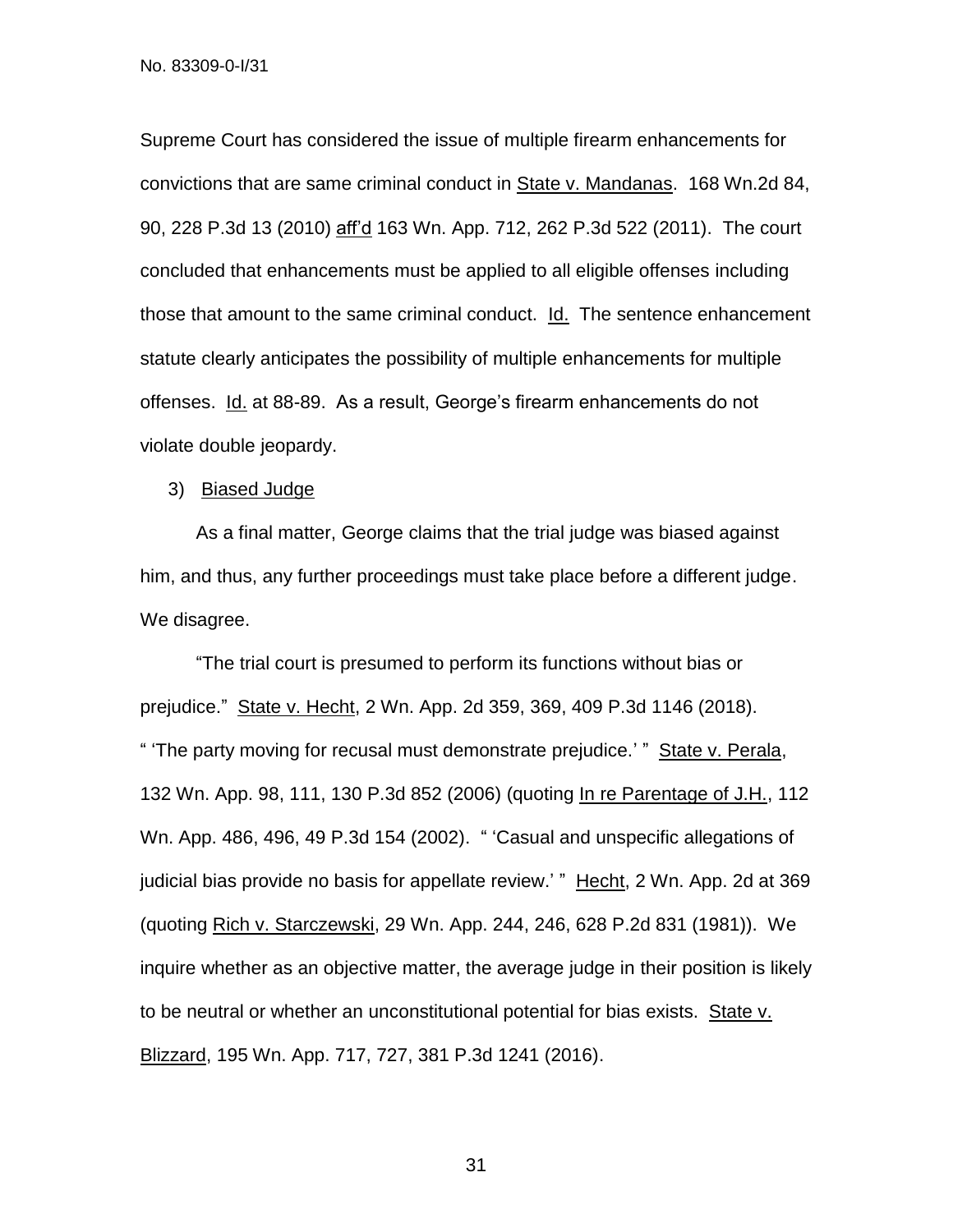$\overline{\phantom{a}}$ 

First, George contends that the trial judge exhibited bias by failing to grant a continuance at sentencing and thereby depriving George of effective assistance of counsel.

Defendants are guaranteed effective counsel at sentencing. State v. Bandura¸85 Wn. App. 87, 97, 931 P.2d 174 (1997). George's counsel who appeared at the sentencing hearing requested a continuance to allow for trial counsel to appear but did not file a motion. The court had given George's counsel about one month to prepare for sentencing, which is a reasonable time to consult with George and make adequate preparations. In fact, counsel who appeared at George's sentencing hearing had previously worked on the trial brief and some pretrial motions. It was within the court's discretion to require the case proceed as scheduled and the mere fact that the court denied the continuance does not show impartiality.<sup>12</sup> George has not provided any evidence that judicial bias improperly influenced the court's decision to deny the continuance.

George also contends that the failure to grant a continuance demonstrates bias because the trial court prejudged the outcome of another pending criminal trial and intended for George to receive consecutive sentences. But as described above, the trial court had adequate reasons to deny the continuance. There was no evidence of bias.

Finally, George claims the trial judge exhibited bias by relying on unproven facts in sentencing him. Specifically, the judge noted that George was dealing

<sup>&</sup>lt;sup>12</sup> The State concedes that the trial court should have allowed the continuance.